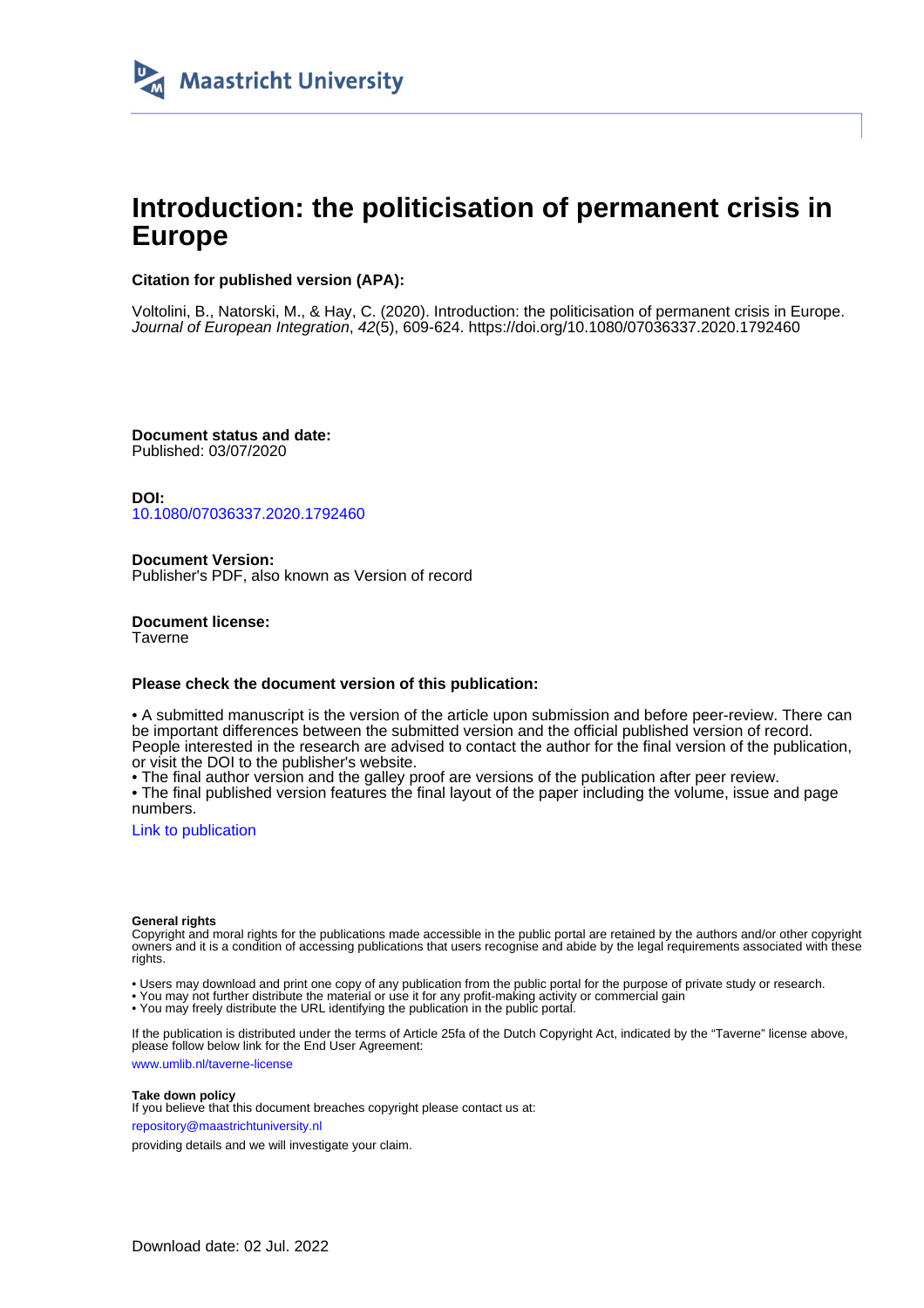

Check for updates

## **Introduction: the politicisation of permanent crisis in Europe**

Benedett[a](#page-1-0) Voltol[i](http://orcid.org/0000-0002-2736-1709)ni D<sup>a</sup>, Michal Natorski D<sup>[b](#page-1-1)</sup> and Colin Ha[y](http://orcid.org/0000-0001-6327-6547) D<sup>e</sup>

<span id="page-1-2"></span><span id="page-1-1"></span><span id="page-1-0"></span><sup>a</sup>Department of European & International Studies, King's College London, London, United Kingdom;<br><sup>b</sup>Maastricht Graduate School of Governance/UNU-MERIT, Maastricht University, Maastricht, the Nether **Maastricht Graduate School of Governance/UNU-MERIT, Maastricht University, Maastricht, the Netherlands;** Centre d'études européennes et politique comparée (CNRS), Sciences Po, Paris, France

#### **ABSTRACT**

Taking stock of the numerous crises that have confronted Europe in the last decade, this special issue investigates the relationship between crisis and the politicisation of the process of European integration. It draws attention in so doing to the epistemic construction of crises. In this conceptual overview, we discuss first, how crises are framed and reframed in relation to the constitutive elements of a political community. Second, we explore the extent to which, and how, the emergence of different understandings of crisis and the ensuing frame competition between them contribute to such politicisation. By elucidating the link between the politics of a now seemingly permanent crisis in Europe and the politicisation of European integration, this introduction sets the framework informing all of the articles in this special issue.

#### **KEYWORDS**

Crises; politicisation; European integration; framing

## **Introduction**

The idea that Europe is experiencing an exceptional and all-encompassing crisis (a crisis of crises even) has become widespread. The continent has indeed been confronted by a series of unprecedented events (perhaps most obviously, the Eurozone crisis, the 'ring of fire' in the neighbourhood, the Schengen crisis, Brexit and the rule of law crises in Poland and Hungary). Unremarkably perhaps this has led to the perception of an existential crisis of European integration that remains far from being resolved. While at times these crises have fostered European integration, in many cases they have also weakened the solidarity among European governments, societies and peoples, leading to a profound challenge to the European project and the threat of European integration giving way to European disintegration. In parallel to these numerous crises, the politicisation and public contestation of European integration have increased. European issues have acquired a new salience among European citizens and have mobilised polarised actors, who contest not only the decisions adopted in response to different crises but who also challenge the very roots of the European integration project.

<span id="page-1-3"></span>Although some have assumed that politicisation has steadily increased over time, and especially in the post-Maastricht period (Hooghe and Marks [2009](#page-14-0)), others have linked periods of heightened politicisation with different ground-breaking events, such as new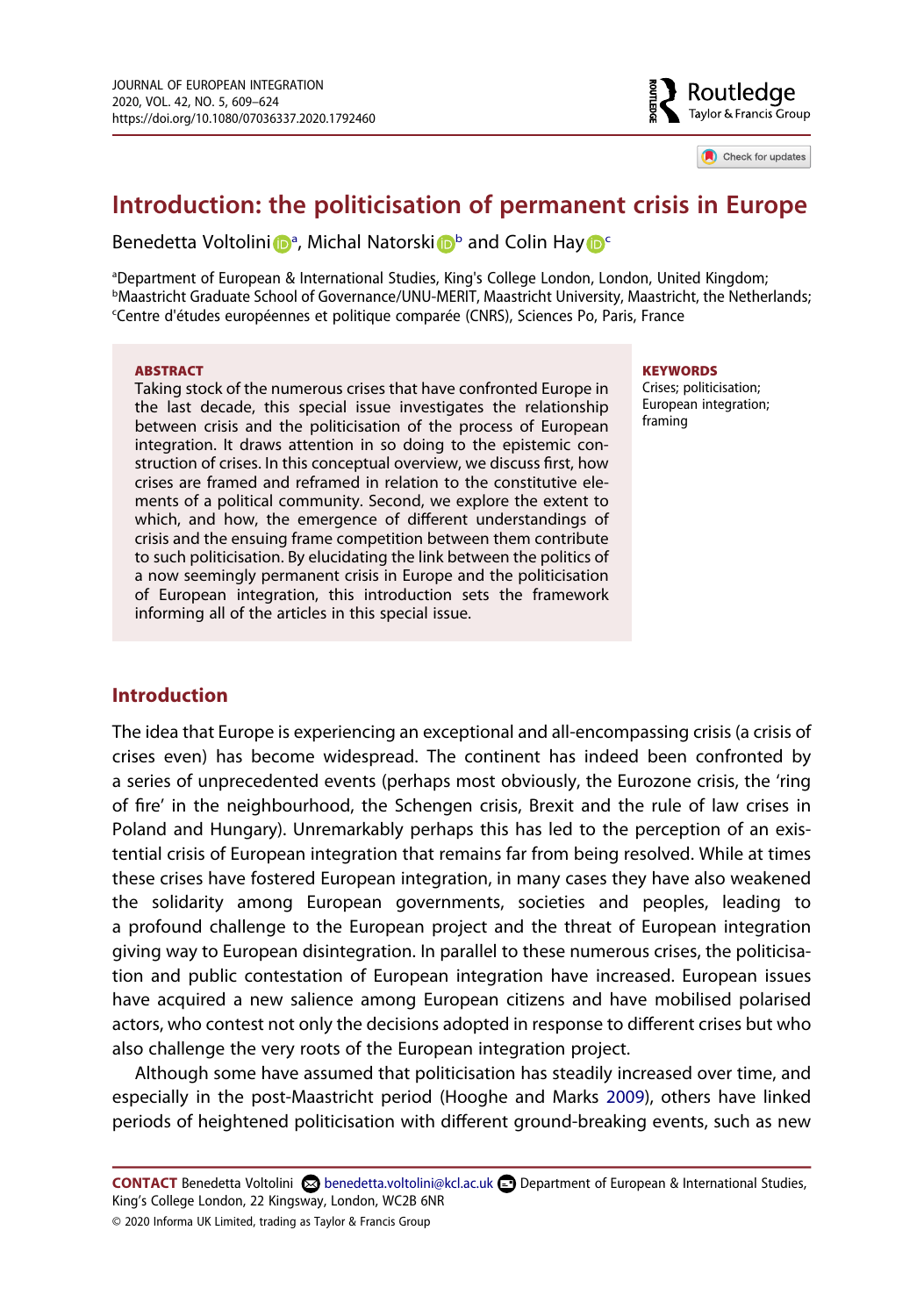610  $\leftrightarrow$  B. VOLTOLINI ET AL.

<span id="page-2-7"></span><span id="page-2-5"></span><span id="page-2-3"></span><span id="page-2-2"></span>treaties and enlargement waves (Rauh [2018;](#page-15-0) Rauh and Zürn [2016;](#page-15-1) Hutter, Grande, and Kriesi [2016\)](#page-15-2). Yet the role of crises as key (if not perhaps either necessary or sufficient) events in this evolving historical sequence still remains unclear (Zürn [2018](#page-16-0)). While Hutter and Kriesi [\(2019\)](#page-15-3) demonstrate that the Euro and refugee crises represented critical junctures in the questioning of European integration, they also point to significant variations across macro-regions and crises. Others have argued that crises have contributed to the overall degree of politicisation of the EU by 'fracturing the cohesion of the Union's member states across new and changing cleavages', leading the EU into a politics trap (Zeitlin, Nicoli, and Laffan [2019](#page-16-1), 963). Yet the precise relationship between multiple crises and politicisation in such accounts remains far from clear.

<span id="page-2-6"></span>In this context, the current special issue aims to make two contributions to the existing literature. Analytically, it advances our understanding of *how the politics of permanent crisis in Europe impact on the politicisation of the process of European integration*. In a second move, it asks *how the emerging patterns of politicisation shape the dynamics of crisi*s. This it does, above all, by exploring the *epistemic dimension of crisis* construction. We suggest that the struggle to frame certain events as symptomatic of a specific crisis (a crisis of X or Y) serves to escalate or promote the level of politicisation. In other words, it is not the existence of something that might be referred to as a crisis in itself that leads to politicisation; rather, the way in which a crisis is framed and contested determines its potential impact on the level of politicisation of European integration. A political community becomes politicised (or not) around and in terms of the contested frames in and through which the crisis comes to be viewed, and ultimately lived. The contestation among different frames during a crisis can lead to the establishment of new cleavages beyond the immediate crisis circumstances and, in the long term, these frames of crisis can become naturalized in new forms, modes and repertoires of political conflict. On the one hand, crisis-generated politicisation can lead to a further entrenchment of the perception of an ongoing and unresolvable crisis in Europe, of European institutions and of the process of European integration itself. In this way, conflict-ridden feedback loops between crises, framing contests and politicisation can lead to increasingly disruptive policy cycles (most obviously where competing crisis frames persist). And these, in turn, threaten to precipitate a political disintegration of the European community itself. Yet, on the other hand, crisis-induced politicisation can stimulate further integration around newly redefined understandings of core aspects of European political community when there are constructive (typically convergent) feedback loops between crises, framing contests and politicisation.

<span id="page-2-4"></span><span id="page-2-1"></span><span id="page-2-0"></span>This special issue gathers together a series of innovative empirical studies that cover a wide range of policies from a variety of methodological perspectives. It thus offers the possibility of cross-policy and cross-methods comparison across different policy domains. We seek to provide a balanced view of the different types of crises that the EU has been facing over the past decade, including articles on the migration crisis (Castelli and Zamponi [2020;](#page-14-1) Hadj-Abdou [2020\)](#page-14-2), the Eurozone crisis (Kutter [2020;](#page-15-4) Moreira Ramalho [2020\)](#page-15-5), identity and/or culture crises (Coutto [2020](#page-14-3); Ganesh and Froio [2020](#page-14-4); Voltolini [2020](#page-16-2)), and external crises (Natorski [2020;](#page-15-6) Voltolini [2020;](#page-16-2) Ikani [2020](#page-15-7)). This broad empirical and methodological reach, we hope, adds to the existing literature which to date has focused predominantly on the Eurozone and the refugee crises.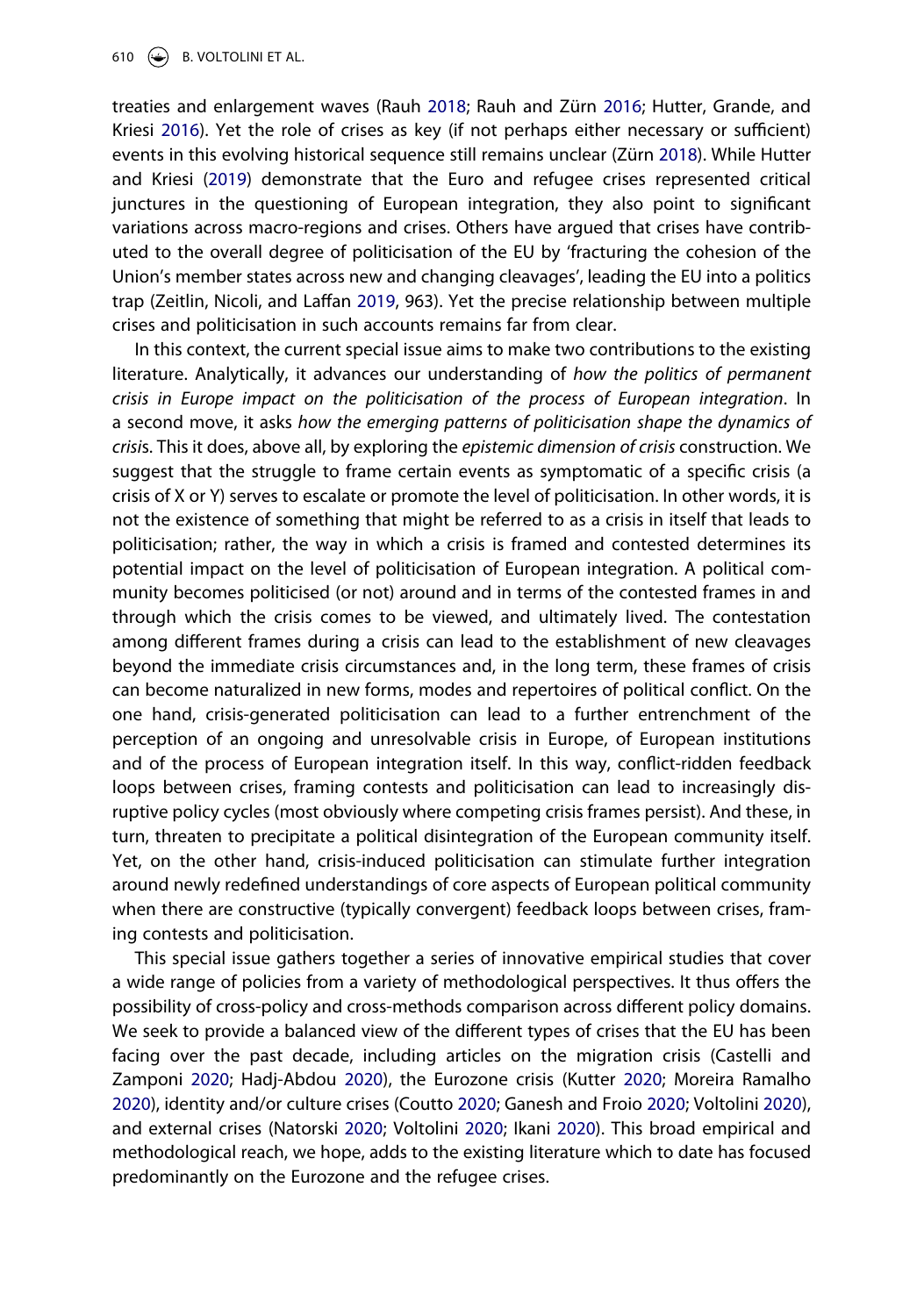This introductory essay proceeds as follows. First, it surveys the existing literature on crises and politicisation in Europe, questioning current accounts of the relations between crises and politicisation. Second, it develops the analytical framework of this special issue to investigate the epistemic dimension of the crisis, drawing out its implications for the process of politicisation. It focuses on two dimensions: (i) how crises are constructed by actors, i.e. the way in which events and issues come to be portrayed as symptomatic of a specific crisis type; (ii) the process of symbolic contestation and epistemic competition between different frames in this process of crisis definition. Finally, by discussing how the articles in this special issue engage with these two aspects, this section highlights how and to what extent the process of European integration is politicised in times of crises. In a short conclusion, we outline the implications of this politicisation on the production of a sense of permanent crisis in Europe.

## **European integration between crises and politicisation**

The numerous internal and external shocks faced by the European Union over the past decade have inspired a new wave of literature on EU integration in turbulent times. Since 2008 there have been prolific debates on the origins, the institutional trajectories and dynamics of decision-making as well as consequences of the multiple European crises on the EU integration. Despite the richness and intensity of such exchanges, this literature remains unclear about the causal role of crises and even the very definition of the term.

<span id="page-3-0"></span>In most of this literature, crises have been considered as critical junctures and triggers of specific policy and institutional innovation. Change in policy design, policy-making procedures and bouts of institutional creation has all been attributed to crises (typically construed as 'external shocks'). Yet, the extent of such ostensibly crisis-engendered chance clearly varies greatly between crises and, indeed, policy areas (Kratochvíl and Sychra [2019](#page-15-8); Höing and Kunstein [2019](#page-14-5); Burns, Clifton, and Quaglia [2017;](#page-13-0) Biermann et al. [2017\)](#page-13-1). For example, whilst the Eurozone crisis fostered further integration in the economic domain, the refugee crisis has deepened the already existing divisions among member states, leading to the paralysis of the EU. Variations in outcomes are thus not directly caused by crises, but are, in most instances, mediated by other domestic and international factors such as intra-European cleavages among member states during Eurozone crisis, as well as the prominence of populist parties and the degree of involvement of third actors, such as Turkey, during the refugee crisis.

<span id="page-3-2"></span><span id="page-3-1"></span>Perhaps more problematically still, there remains much conceptual vagueness in the use of the term 'crisis' and little theoretical depth concerning the nature of crises and their relation to processes such as politicisation. Leading authors have acknowledged that the simultaneous presence of multiple EU crises challenges traditional European integration theories (for instance, Saurugger [2016;](#page-15-9) Börzel and Risse [2018](#page-13-2); Schimmelfennig [2018b\)](#page-15-10). But it remains unclear how different and specific crises have contributed to the generation of different and specific outcomes. Many influential accounts simply reinforce an argument about the inherently conflictual and political character of European integration given the diversity of values, preferences and interests among European actors. They do so because they present crises as the product of other theoretical concepts (bargaining, conflicts) rather than as having any independent influence (Hooghe and Marks [2019](#page-14-6)). Our aim is to correct that oversight.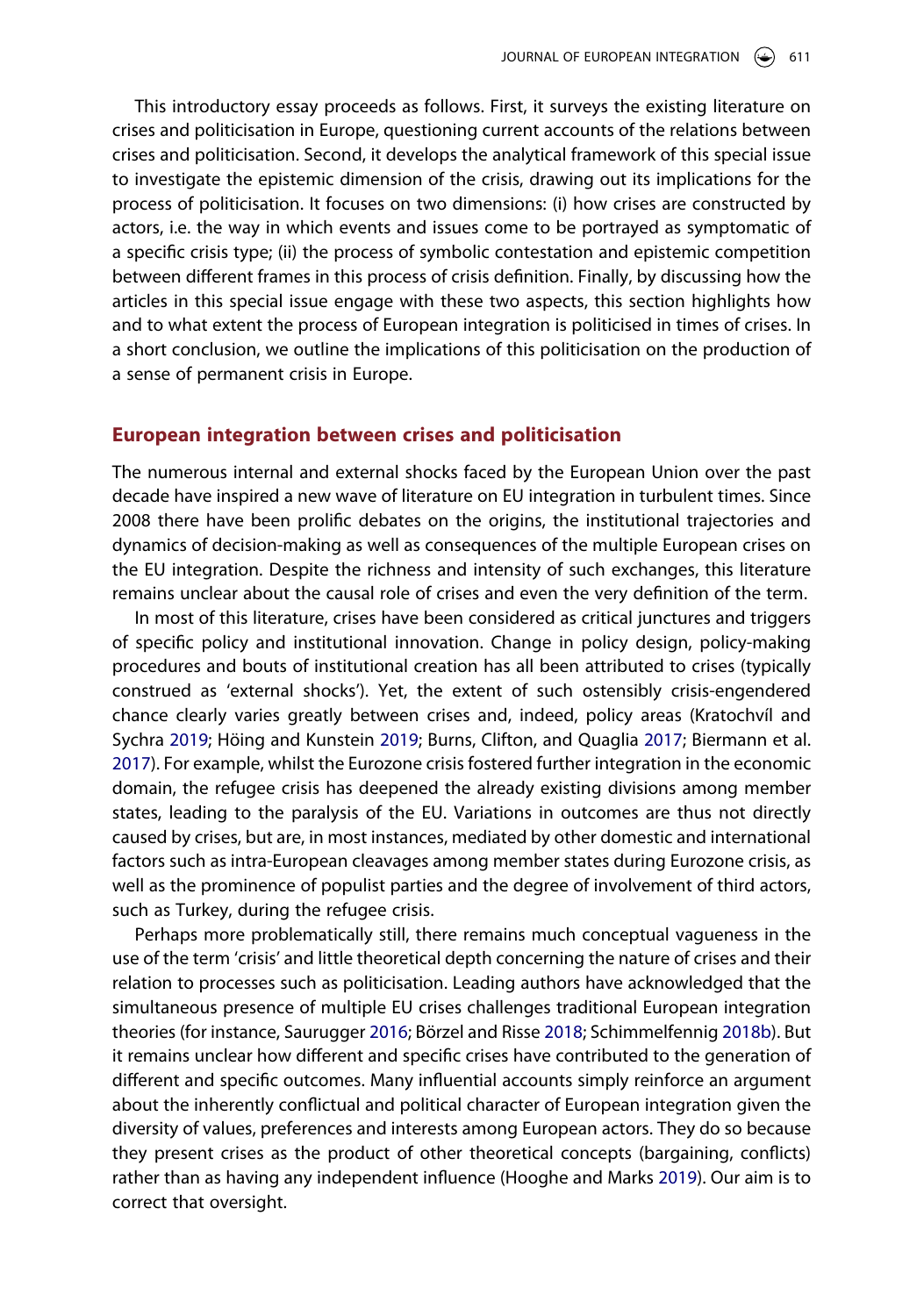<span id="page-4-4"></span>But that is no simple task. For how crises contribute to politicisation is itself still to be settled. Politicisation is generally conceived as a process by which issues move from the non-political realm (that of fate and/or necessity) to the political realm (that of contingency and deliberation) (Hay [2007,](#page-14-7) 78–82, [2014\)](#page-14-8). Issues are politicised when they 'become the subject of deliberation, decision-making and human agency where previously they were not' (p. 81) and they can then further move up to the level of government deliberation when they become a part of a more formal legislative process. As Hay suggests, issues can thus move from the non-political to the political spheres and be more or less politicised, depending on the sphere of the political in which they are debated, contested and dealt with. The movement (or promotion) of an issue into a realm of consciously political deliberation and decision-making often entails 'the expansion of the scope of conflict within the political system' (Grande and Hutter [2016](#page-14-9), 7).

<span id="page-4-3"></span>As Zürn [\(2018\)](#page-16-0) suggests,

(Non)-decisions, decision-making processes, or the institutions that make decisions are politicised if the awareness (of individuals), social mobilization (of social groups) and public debates (in the mass media) indicate that they are seen as being in the realm of public choice. If something is politicised, one should see increasing salience of the matter, a broader participation, and increased contestation about it.

<span id="page-4-1"></span>Politicisation is then typically characterised by an increase in issue salience, the expansion of the range of actors expressing a stake in the issue and an associated polarisation of the positions actors adopt with respect to the issue (de Wilde [2011;](#page-14-10) de Wilde, Leupold, and Schmidtke [2016;](#page-14-11) de Wilde and Zürn [2012;](#page-14-12) Börzel and Risse [2018;](#page-13-2) Hutter and Kerscher [2014;](#page-15-11) Hutter, Grande, and Kriesi [2016\)](#page-15-2). The process of European integration itself thus become politicised when there is a 'more publicly visible contestation related to the various dimensions of European integration' (Hutter and Kriesi [2019,](#page-15-3) 997).

<span id="page-4-6"></span><span id="page-4-2"></span>This politicisation is in turn likely to relate to the most fundamental features of a community, such as its boundaries, authority, sense of belonging and justice, identity and institutions. For example, Hooghe and Marks [\(2009\)](#page-14-0) and Börzel and Risse ([2018](#page-13-2)) argue that identity-related issues are particularly prone both to stimulate and be stimulated by the politicisation of European affairs (Maricut-Akbik [2018\)](#page-15-12). Issues of solidarity and belonging are also raised by de Wilde and Zürn ([2012](#page-14-12)), who suggest that an increase in politicisation is associated with the transfer of authority from national to European actors. Similarly, Hurrelmann, Gora, and Wagner [\(2013\)](#page-14-13) maintain that the costs and benefits of EU membership and the legitimacy of constitutional arrangements, rather than day-to-day activities, predominantly affect the politicisation of European integration.

<span id="page-4-9"></span><span id="page-4-5"></span><span id="page-4-0"></span>Others have added to this discussion of politicisation by looking at its different manifestations across EU institutions, decision-making processes and issues (de Wilde [2011\)](#page-14-10), as well as its mechanisms, causes and structuring potential (Statham and Trenz [2014](#page-16-3)). Furthermore, and most importantly, different positions on the effects of politicisation on European integration have been highlighted in the literature. For some, politicisation can constrain integration (Hooghe and Marks [2009](#page-14-0)), enhance differentiation among member states across policy areas (Schimmelfennig, Leuffen, and Rittberger [2015\)](#page-15-13) and lead to a multi-level politics trap (Zeitlin, Nicoli, and Laffan [2019](#page-16-1)). Yet others see it as enhancing EU legitimacy (Schmitter [1969](#page-16-4)).

<span id="page-4-8"></span><span id="page-4-7"></span>The political nature of conflict about EU integration has been exposed during multiple crises, as manifested in the intense mobilization and polarization of actors in relation to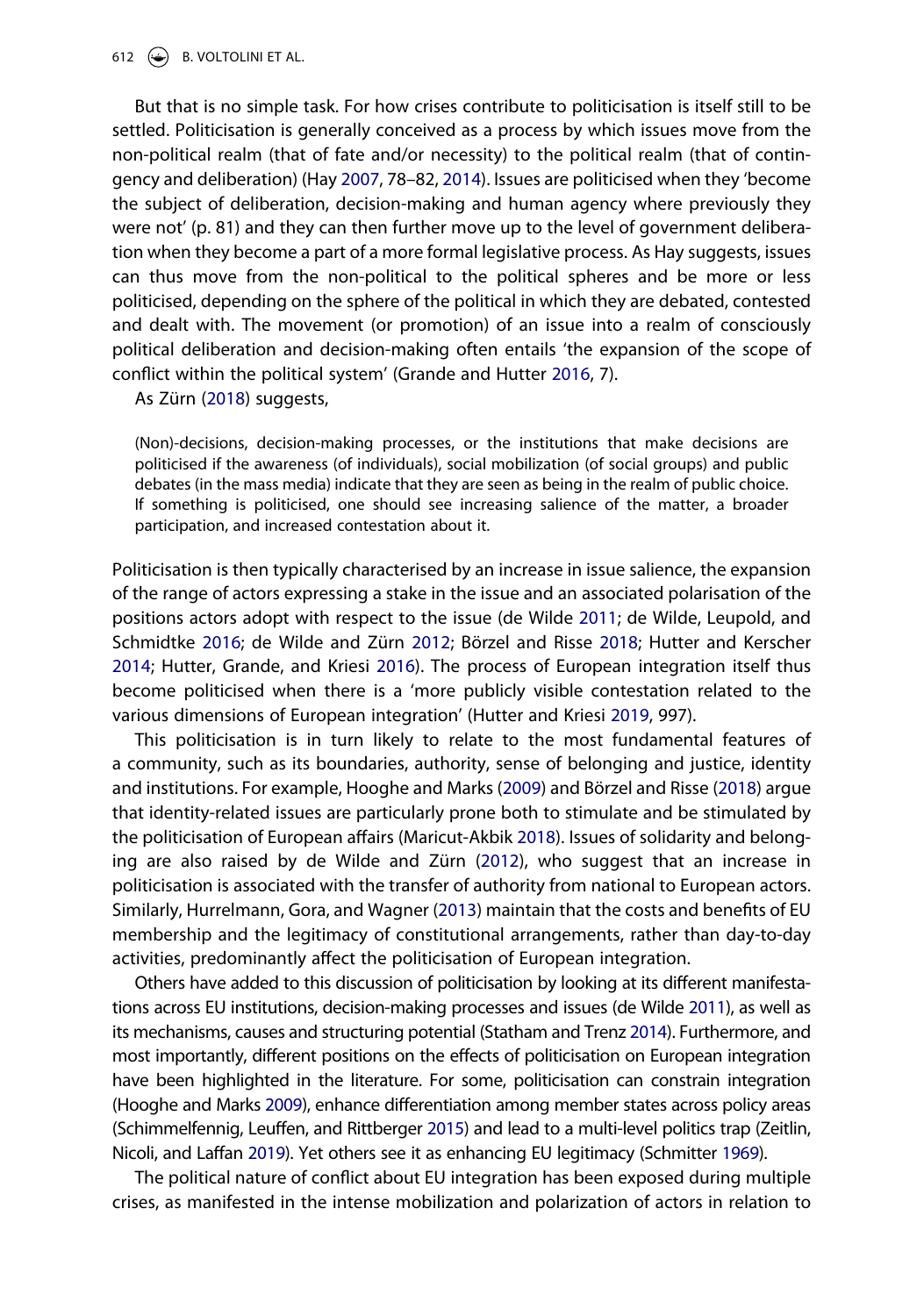the constitutive features of these critical events. Hutter, Grande, and Kriesi ([2016](#page-15-2), 280) argue that significant variations in the patterns of politicisation can be identified over time, across countries and political arenas, to the point that it seems more appropriate to speak of a process of 'punctuated politicisation', in which certain events produce strong political contestation for short periods of time. In this context, many authors assume that critical events such as crises can punctuate politicisation trends. But there is no agreement about the exact nature of this relationship. Hutter and Kerscher [\(2014\)](#page-15-11) emphasise that whilst the Eurozone crisis boosted politicisation at the level of national electoral politics, it did not change the way in which 'conflicts over Europe are fought' (p. 280). However, they also note that the link between politicisation and crisis remains under-researched. Kriesi ([2016](#page-15-14)) suggests that the politicising impact of the Eurozone crisis led to the mobilisation of pre-existing but tacit region- and/or nation-specific cleavages. Finally, Leupold ([2016](#page-15-15)) suggests that crisis-induced politicisation is different from other forms of politicised since it typically induces polarization between states rather than within states.

<span id="page-5-3"></span><span id="page-5-2"></span><span id="page-5-0"></span>While crises can be considered as one of the factors providing conditions for politicisation, their role is in fact highly contingent – not least on processes of framing. Crisis can drive European integration when nation-states are seen as incapable of preventing or successfully managing crises. On the other hand, crises can lead to a situation of perceived paralysis. For example, Zeitlin, Nicoli, and Laffan ([2019](#page-16-1)) suggest that the poly-crisis of the EU generates multiple and simultaneous cleavages that often lead to policy and institutional deadlock. At the same time, however, crises 'may be used to accentuate failures of the EU rather than failures of the independent nation-states and they may prompt demands for fewer European solutions rather than more' (de Wilde and Zürn [2012](#page-14-12), 145). Therefore, crises can contribute to politicising European affairs in the national arenas rather than at the supranational level (Baglioni and Hurrelmann [2015;](#page-13-3) Wonka [2015](#page-16-5)). Castelli and Zamponi's article ([2020](#page-14-1)) is indicative of this kind of process. It shows how European policies concerning migration and asylum have been politicised in the French context, leading to direct action at the national level. These opposing outcomes of crises, both fostering and halting integration, are well illustrated by Börzel and Risse [\(2018\)](#page-13-2), who argue that politicisation can lead either to further pooling of authority or to the constraining of existing integrated policies, depending on what segments of collective identities are mobilized. Crisis definitions, in this sense, become political resources which may serve to empower either domestic or European-level actors depending on who proves most adept in crisis framing. And, as this in turn suggests, the link between a crisis and the political action to which it gives rise is contingent upon crisis framing.

<span id="page-5-1"></span>In light of this prolific, yet ultimately contradictory, literature on the relationships between European crises and politicisation, we argue that these numerous crises in Europe have unfolded in the context of an already increasing politicisation of European integration and that the two processes need to be seen as analytical distinct if increasingly inter-connected. To unpack the link between crises and politicisation of European integration, this special issue sheds light on the epistemic dimension of crises. By this, we mean the political process in and through which certain events come to be framed as constitutive of a moment (of crisis) that requires a decisive intervention (Hay [1999\)](#page-14-14). Our concern is with how such framing contributes to the politicisation (or, indeed, depoliticisation) of the process of European integration. That focus requires us to tackle two inter-related sub-questions that inform the contributions to this special issue. The first is *how crisis are framed (and potentially re-framed) and how, in the*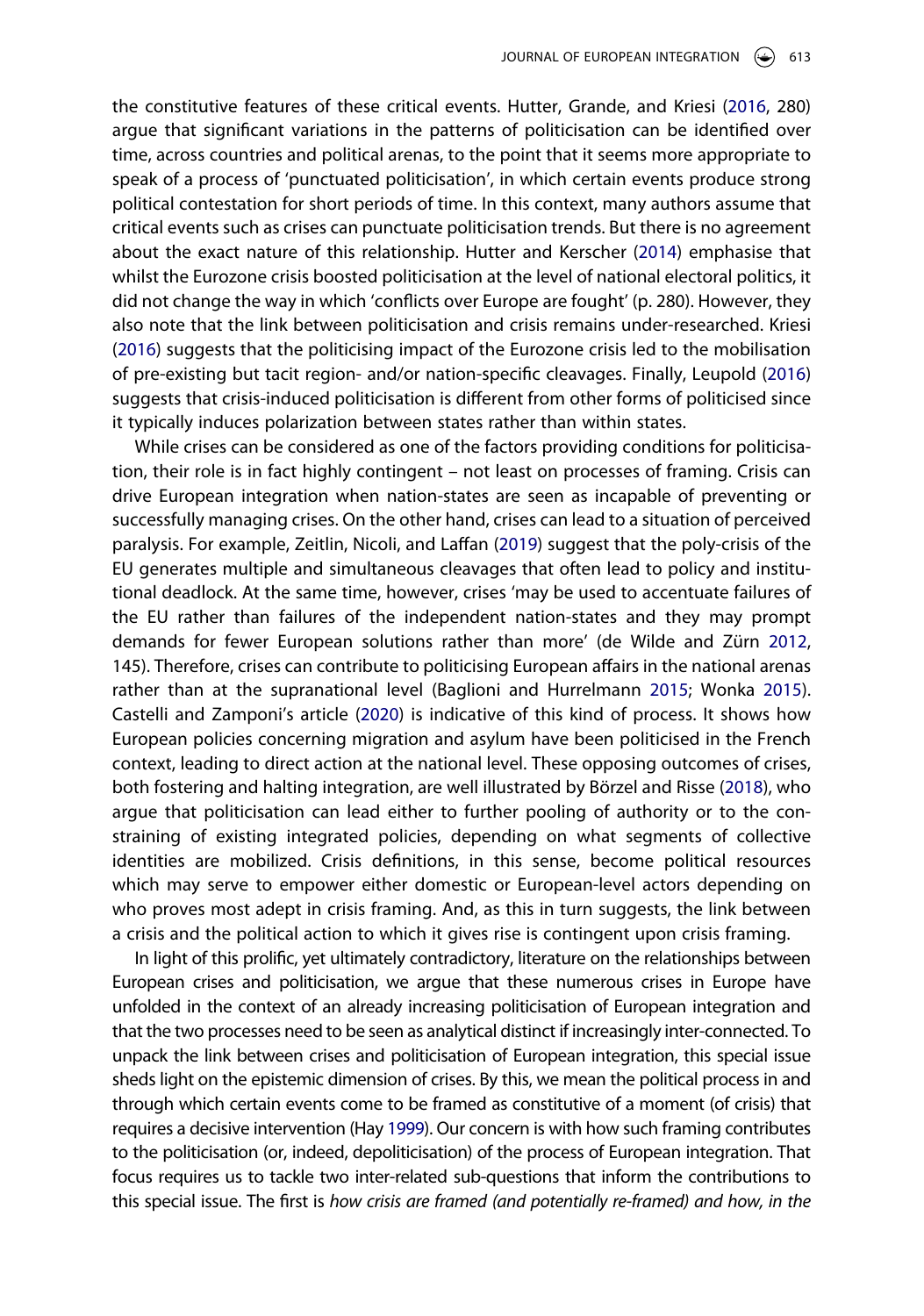*process, they might serve to politicise European integration*. Here we draw on the literature on crises and their narrated construction. The second is *how and why a single crisis frame has become dominant in shaping European integration dynamics*. Here we consider more directly the literature on framing, exploring the competition between different accounts of crises and their potential for politicisation.

## **The framing of crises and politicisation**

Because politicisation is, at heart, a discursive process, this special issue argues that the ways in which specific events are framed as crises and, more precisely, as specific types of crises have an impact – directly or indirectly – on the understanding of European and national communities. The framing of crises can indeed deal with ideas of belonging, boundary, and identity and/or with the dynamics of redistribution, solidarity, sovereignty, democratic legitimacy, participation, and institutions that define and shape authority in the community. When the way crises are framed and/or re-framed questions the dominant understandings of the essential features that are constitutive of a community, then European integration can itself potentially become the subject of politicisation.

<span id="page-6-1"></span>Framing consists of 'promot[ing] a particular problem definition, causal interpretation, moral evaluation and/or treatment recommendation. [. . .] Frames diagnose, evaluate and prescribe' (Entman [1993,](#page-14-15) 52). As Snow and Benford [\(1988\)](#page-16-6) suggest, frames have a diagnostic (identification of the problem and attribution of blame), a prognostic (solution to the problem, strategies and tactics) and a motivational (rationale for action) component. Hence, through framing processes, actors establish relationships of cause and effect, means and ends, right and wrong, good and bad, etc. It is these which become the basis of the interpretation of events, providing as they do ways of organising facts, beliefs and perceptions (Bardwell [1991;](#page-13-4) Huber [1991\)](#page-14-16). By making problems amenable to interpretation, frames guide action and shape policy responses (Weiss [1989;](#page-16-7) Gusfield [1981;](#page-14-17) Hay [1996;](#page-14-18) Voltolini [2016\)](#page-16-8).

<span id="page-6-3"></span><span id="page-6-2"></span><span id="page-6-0"></span>While framing is one of the key aspects of politicisation, frames matter to different degrees. As de Wilde et al. ([2016](#page-14-11), 16) suggest, 'processes of sense-making and framing are likely to impact on the nature of politicisation. They may well facilitate or inhibit politicisation and carry implications for the consequences of politicisation'. Similarly, as Hutter, Grande, and Kriesi [\(2016\)](#page-15-2) show, not all frames have the same polarizing effects.

<span id="page-6-4"></span>Frames are (at least partially) deployed strategically by agents involved in a struggle over the definition and re-definition of the constitutive features of the EU community. Making sense of crises is normally characterized by a competition among different frames, leading to dynamics of contestation to impose one narrative over another. Not only are some actors more capable than others of framing and thereby constructing authoritative crisis narratives but the very definition of events as a crisis also empowers certain actors over others and changes power relations in political systems (Hay [2016\)](#page-14-19). The analysis of the power dynamics in the European community underlying the process of framing implies the study of different European, transnational and national actors engaged in frame competition, the resources they mobilize, and the mechanisms that make certain frames durable and dominant.

In addition to the strategies and resources mobilised by actors, framing takes place in the multi-level governance system of European integration. de Wilde and Zürn ([2012](#page-14-12))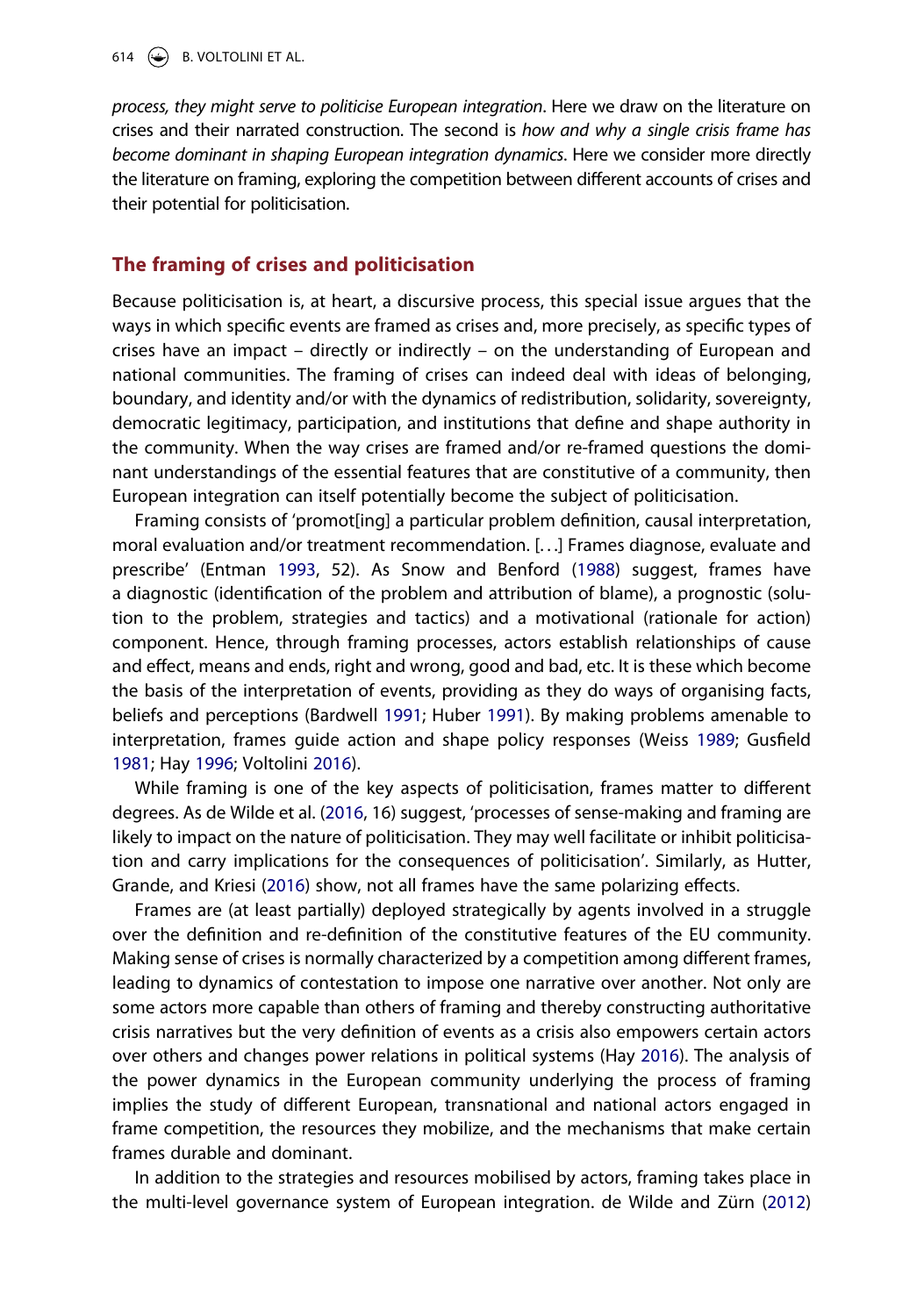suggest that mediating institutional and discursive opportunity structures define separately the dynamics of politicisation. In their account, institutional opportunity structures are constituted by external shocks, party competition at the national level and major treaty negotiations at the European level. Discursive opportunities encompass 'dominant narrative of European integration in different countries – that is, the different incorporation of the EU into the political self-perception of a national community' as well as media attention for EU issues (de Wilde and Zürn [2012,](#page-14-12) 141). Yet, in contrast to other contributions focussed on the discursive construction of crisis, they overlook the possible interaction effects between these two dimensions. Similarly, Hurrelmann, Gora, and Wagner ([2013](#page-14-13)) argue that politicisation takes place in different institutional discursive arenas, yet the interactions across them remain unexplored.

In what follows, we consider the two guiding questions of this special issue, detailing our shared analytical framework and highlighting how the different contributions that follow engage with and build upon it.

#### *The narrated construction of crises*

<span id="page-7-6"></span><span id="page-7-4"></span>Contrary to a number of accounts that conceive of crises as simply external and exogenous shocks (for instance, Schimmelfennig [2018a](#page-15-16)), this special issue unpacks the constructed and discursive nature of crises (Hart [1993](#page-14-20); Hay [1996,](#page-14-18) [1999](#page-14-14); Widmaier [2007](#page-16-9); Davis Cross [2017](#page-14-21)) – in effect, it seeks to endogenise crises within an overall analysis of institutional change (Hay [2016\)](#page-14-19). Crises have material bases, but it is their perception, interpretation and discursive construction by actors that make an event recognisable as a crisis (and, indeed, as a crisis of a particular kind). All crises are lived experiences, mediated through language and cognition. Unexpected events do not speak for themselves; they possess an inherent 'interpretive ambiguity' ('is this a crisis?', 'of what is this a crisis?', 'what would be a condition of its resolution?'); their critical character is perceived by affected actors (Brecher [2008](#page-13-5), 9); and is expressed in narratives (Hay [1999](#page-14-14), [2016](#page-14-19); Widmaier [2007\)](#page-16-9).

<span id="page-7-7"></span><span id="page-7-5"></span><span id="page-7-3"></span>Therefore, the process of identifying an event as a crisis and of making sense of it in such terms involves narrating its origins, causes, incidences, developments, scope, effects and prospective solutions in space-time horizons. It also entails implicating agents at different levels of the relevant social hierarchies (Jessop [2015,](#page-15-17) 249). Each can be seen as the (partial) resolution of an interpretive ambiguity in that a set of symptoms capable of being viewed as a crisis can be viewed in a variety of rather different ways (Hay [2016](#page-14-19)). Crisis definition and framing are about establishing a way of viewing a set of events – as a crisis and as a crisis of a particular kind. A crisis denotes an unexpected occurrence that disrupts the normal functioning of socio-political structures, threatening core social values and the political-institutional order of a community (Boin, Hart, and McConnell [2009,](#page-13-6) 83–4; Boin, Ekengren, and Rhinard [2013](#page-13-7), 6; Davis Cross [2017\)](#page-14-21).

<span id="page-7-2"></span><span id="page-7-1"></span><span id="page-7-0"></span>As suggested by Boin, Bengt, and Stern [\(2005\)](#page-13-8), crises occur when there is the perception that the core values of a community are under threat, there is a strong sense of urgency and time pressure which is combined with a growing sense of uncertainty. Ganesh and Froio [\(2020\)](#page-14-4), for example, show how the far-right's narrative revolves around the perception of a cultural crisis, which challenges the core identity of Europe. Another form of identity crisis is also discussed by Voltolini [\(2020\)](#page-16-2), who suggests that the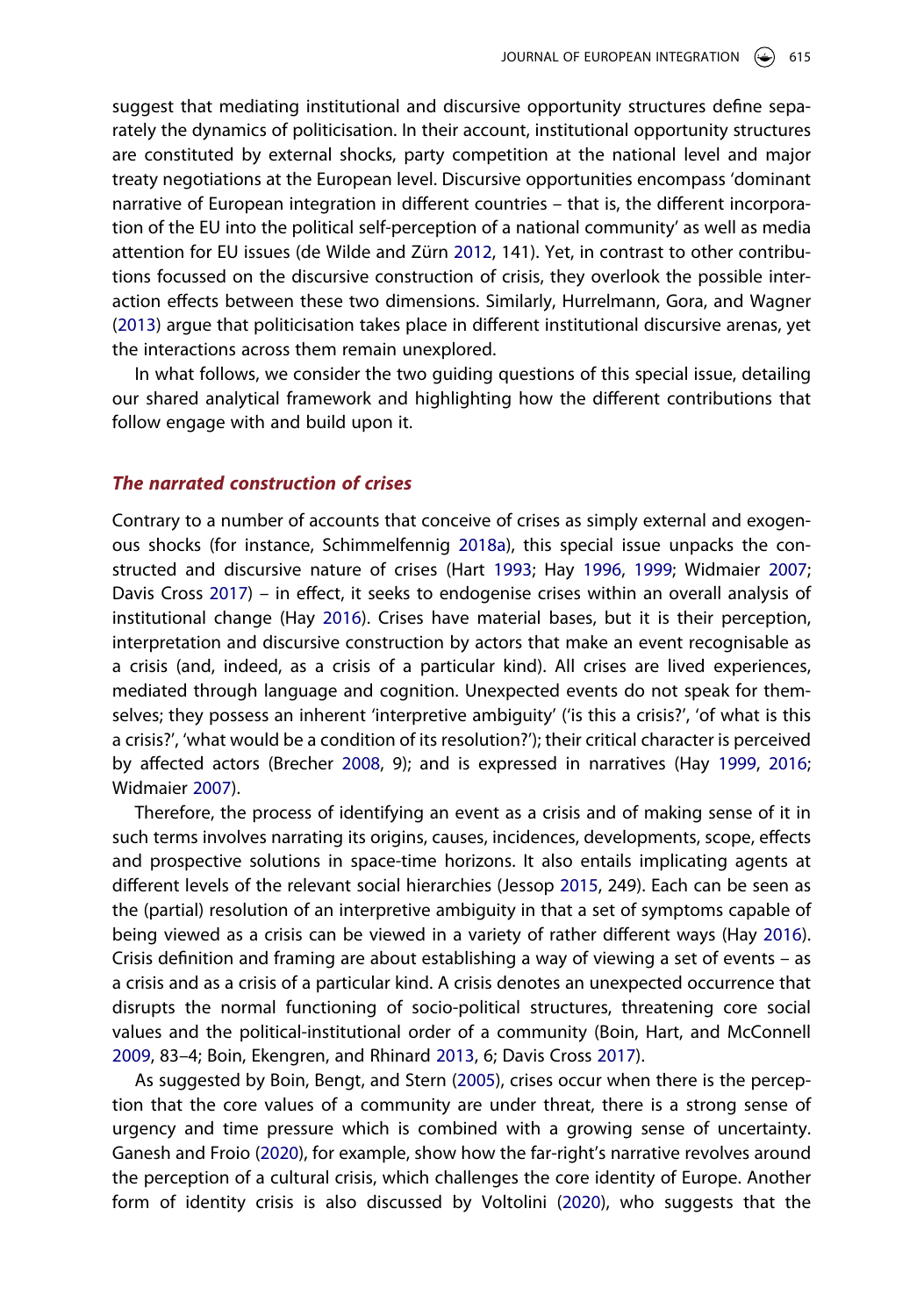challenges to the core traits of EU external identity created a situation of urgency and the need to react by ensuring that the EU's *raison d'être* and its foreign policies were aligned. By narrating events and policies in terms of the defining features of EU identity, non-state actors have thus a strong potential to politicise EU external relations. In a similar way, Coutto ([2020](#page-14-3)) maps the frames in and through which both the official and unofficial Brexit campaigns sought to seize the short window of opportunity opened by the referendum of Britain's continued EU membership to argue for a decisive intervention to sever once and for all that relationship, overturning in the process a long-standing relationship of domination and dependency.

<span id="page-8-3"></span><span id="page-8-0"></span>Crises thus contribute to the 'spectacularization of failure' (Moffitt [2016](#page-15-18), 17): with identified failure(s) thus providing the structural basis and pre-condition of crisis narration. But a moment only becomes a crisis if such identified failures come to be widely perceived as symptomatic of a wider problem. As such, the promotion of failure into crisis is both 'politically and ideationally mediated' (Hay [1999,](#page-14-14) 324). How events and issues are framed is thus decisive not only in terms of whether and how crises are perceived and defined but also crucially how they come to be addressed and responded to (Blyth [2007](#page-13-9); Hay [2016\)](#page-14-19). This is evident in the case of the migration crisis of 2015 detailed by Castelli and Zamponi ([2020](#page-14-1)) and Hadj-Abdou [\(2020\)](#page-14-2). The former argues that in the French context the crisis was identified at the level of policy response, i.e. an inadequacy by local, national and supranational governmental actors to address exceptional migration flows. This, in turn, led to the polarization of collective actors on the basis of their diametrically opposed preferences and views of the phenomenon. While the solidarity movement employed direct actions to concretely help migrants and increase the visibility of the problem, the anti-immigration movement used direct activism to set the agenda and present migration as a security issue. In contrast, the latter suggests that migration was caused by both the liberal policies of Western states and, additionally, by the smugglers that made the crossing possible. Hence, deterrence was perceived as the only credible response to the challenge of increasing migratory flux.

<span id="page-8-4"></span><span id="page-8-2"></span><span id="page-8-1"></span>Whilst a crisis narrative conjures the need for a moment of decisive intervention, exposing the contradictions of the past and establishing their role in the failure(s) of the present (Hay [1999\)](#page-14-14), crisis narratives are also prospective in that they impose parameters on the type of intervention required to redress such failures (Roitman [2013\)](#page-15-19). For example, Laffan [\(2014\)](#page-15-20) demonstrates that, by portraying the Eurozone crisis as one of the fiscal profligacy of peripheral member states, the only credible solution became austerity (see also Hay [2013](#page-14-22)). Such a reading or construction of events, in other words, has drawn attention away from other initially no less credible responses, such as those seeking to redress the adequacy of banking regulation and/or the asset-bubble inflating investment algorithms of institutional investors. Moreira Ramalho [\(2020\)](#page-15-5) reaches similar conclusions. It shows that, by narrating the Eurozone crisis as the result of domestic failures and moral hazard, the Troika paved the way for austerity as the only possible option. The relevance of framing of the Eurozone crisis is also central in Kutter's article ([2020\)](#page-15-4), which shows that the dominant narrative identified fiscal mismanagement, missing competitiveness, macroeconomic imbalances and EMU design as the causes of the sovereign debt crises and recession. The dominant crisis construction, in other words, necessitated fiscal consolidation and structural reform. Similarly, Natorski [\(2020\)](#page-15-6) illustrates how in the light of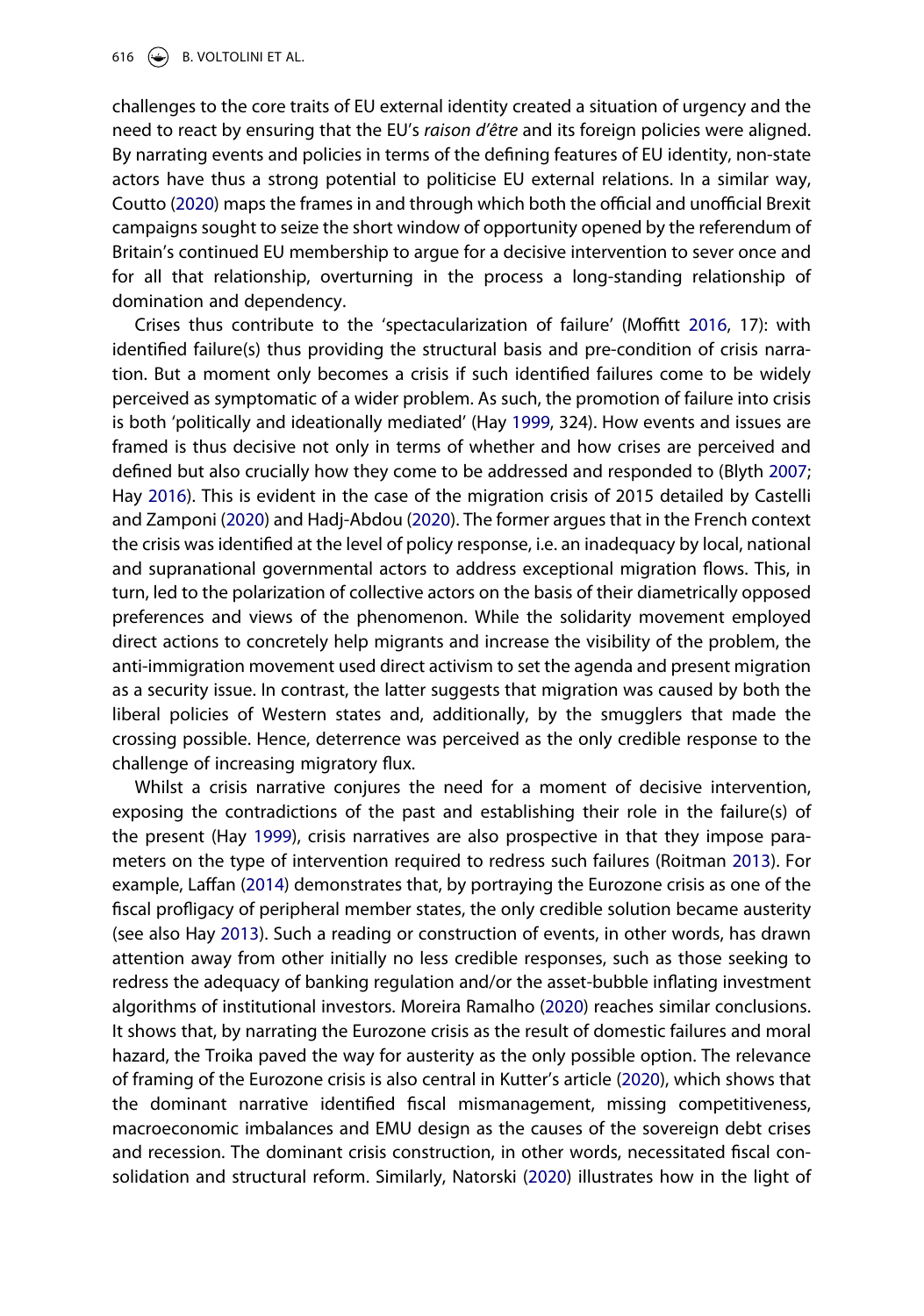the crisis in Ukraine the continuity of frames defining the situation in the EU neighbourhood constrained the politicization of the crisis response.

<span id="page-9-0"></span>Brändström and Kuipers ([2003](#page-13-10), 280) suggest that the politicisation of events happens when these are framed as 'blameworthy violations of crucial public values'. In their view, there are three steps linking political failures and politicisation. First, the severity of events needs to be established in terms of the violation of core values of the political system. Once events are perceived as crises, then there is a political and societal debate and the politics of blaming can take place. Second, the causes and agency of the crisis have to be identified, distinguishing between one-time occurrences and more profound long term and underlying causes. Finally, blame needs to be attributed so that action can be taken. This link between framing, naming, blaming and politicisation is clear in the case of the Eurozone crisis discussed by Moreira Ramalho [\(2020\)](#page-15-5). While the Troika's discourse is also a response to the different levels of politicisation across time and countries, blame was firmly focused on the southern EU member states and their policies of moral hazard.

Yet, as Hutter et al. note, 'frames are not all polarising to the same extent' ([2016](#page-15-2), 291). This means that politicisation is not a given or inevitable outcome. It is how the core features of a political community are mobilised in these framing processes that are ultimately responsible for the degree of politicisation achieved. It is how a crisis is perceived and narrated that determines the impact on the process of European integration. For example, Börzel and Risse [\(2018\)](#page-13-2) suggest that, while the debate on the Euro crisis was framed in terms of European political and economic order – and was depoliticised – the Schengen crisis was framed, especially by right-wing parties, in terms of exclusionary collective identity, i.e. us vs. them. This too is precisely the discourse of the Brexiteers, as is shown in Coutto's article ([2020](#page-14-3)). With respect to Schengen, it became impossible for politicians to depoliticise this crisis through supranational delegation; and with respect to Brexit, for the Brexiteers at least, leaving the EU was the triumph of 'us', the sovereign domestic people, over 'them', the faceless bureaucrats of Brussels. This idea of the conflict of 'us' vs. 'them' is also central to Ganesh and Froio's [\(2020\)](#page-14-4) contribution. It shows how farright actors use Twitter to promote the narrative of a cultural crisis of Europe based on a nativist reading of current events (notably the migration and economic 'crises').

Yet while identity crises have strong politicising potential, there is no automatic causal relation. Voltolini [\(2020](#page-16-2)) demonstrates that whether an 'ontological crisis' leads to politicisation strongly depends on which identity features are mobilized and which strategies external actors use to push for policy change. The politicisation potential of a crisis is, in this case, dependent on the lobbying strategies adopted. These can either aim at making an issue public or at keeping it confined to the institutional arena. Again, we come back to crisis narratives as weapons or resources in political conflict.

#### *Frame competition and dominance*

As discussed above, frames result from – and are the direct product of – processes of social construction. This means that a variety of actors participate in their definition and codification. The presence of different actors also implies that different interpretations and narratives compete in the process of framing. Each stakeholder tries to propose their interpretation of events: this leads to the dynamics of competition and contestation among initially diverging understandings. The differences and competition between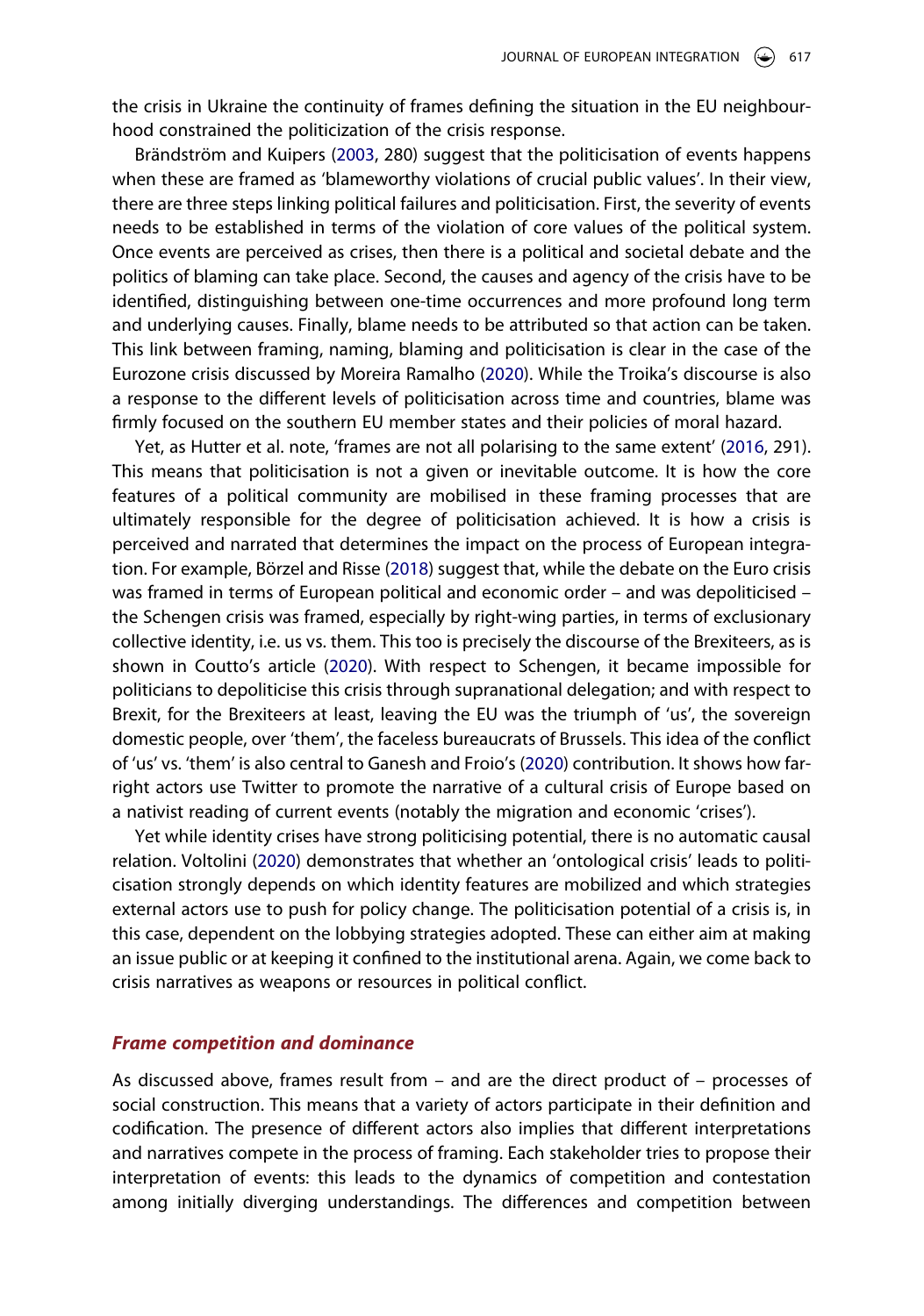different frames of crisis can thus open the space for politicisation by polarizing positions and raising the salience of the issue at stake.

In and through this competition, there is usually a point at which one frame becomes dominant – and, in the process, the privileged guide to subsequent policy-making. But crucially not only are some actors more capable than others of framing and constructing understandings of crisis, the very definition of an event as a crisis also empowers certain actors over others. The analysis of the power dynamics in the European community underlying the process of framing thus requires the study of different European, transnational and national actors engaged in frame competition, the resources they mobilize, and the mechanisms that make certain frames durable authoritative and dominant (Warren [2017\)](#page-16-10).

<span id="page-10-5"></span>Under normal circumstances, one frame tends to dominate, leaving little space for counter-narratives and alternative understandings. However, when the existing frame starts to be perceived as inadequate to make sense of a set of events and circumstances, then it is more likely that new (initially dissident or heterodox) frames emerge and are deployed in the attempt to supplant the dominant frame. This can take place via processes of reframing (Laws and Rein [2003](#page-15-21)), which refers to the erosion to the dominant frame coming 'from within'. When confronted with new facts and events, actors need to reassess and reevaluate their beliefs. This process may lead to a gradual and progressive cognitive evolution that can, over time, bring about significant change – even a paradigm shift.

Thus, understanding the competition that underlies the framing process helps us to shed light on power dynamics as well as to unpack the implications that the dominance of one frame over others has in terms of the politicisation of the European integration process and the enduring sense of crisis in Europe. This is the case as frames tend to become institutionalised and embodied in practices, i.e. they become taken-for-granted assumptions that provide the basis for routinized and spontaneous action by actors. This way, frames become enduring, tangible and more difficult to set aside (cf. Schoen and Rein [1994](#page-16-11); Laws and Rein [2003](#page-15-21)). As in the case of the crisis in Ukraine analysed by Natorski ([2020\)](#page-15-6), when EU institutions actively employ existing frames, they both avoid the politicisation of the issue and protect their status in EU foreign policy.

<span id="page-10-6"></span><span id="page-10-4"></span><span id="page-10-3"></span><span id="page-10-2"></span><span id="page-10-1"></span><span id="page-10-0"></span>The framing of crises is, like any framing process, a profoundly 'political act' (Abolafia [2004\)](#page-13-11). Frame contest becomes particularly evident when unstable circumstances occur, as these force actors to make sense of the situation and might open windows of opportunity for new frames to become dominant. Calling something a crisis does in itself create opportunities for frame competition and, above all, for a change of the dominant frame. Key factors that have been used to explain frame contests (cf. Kaplan [2008\)](#page-15-22) are resonance, legitimacy and frame realignment. It is indeed central for a frame to resonate with 'audiences' previous beliefs, worldviews and life experiences' (Williams [2004](#page-16-12), 105) as well as with the empirical context of the targeted audience (Joachim [2003](#page-15-23)). Frame proponents thus try to increase the empirical credibility (evidence and empirical support for a claim), its experiential commensurability (the extent to which actors are directly affected) and its ideational centrality (striking a responsive chord of already existing beliefs and myths) (Snow and Benford [1992](#page-16-13)). Moreover, Benford and Snow ([2000](#page-13-12)) argue that actors engage in legitimacy battles to strengthen their authority as claim-makers and have thus the right to impose their frame as the dominant narrative. At the same time, they try to bridge and combine unconnected frames and aligning them to new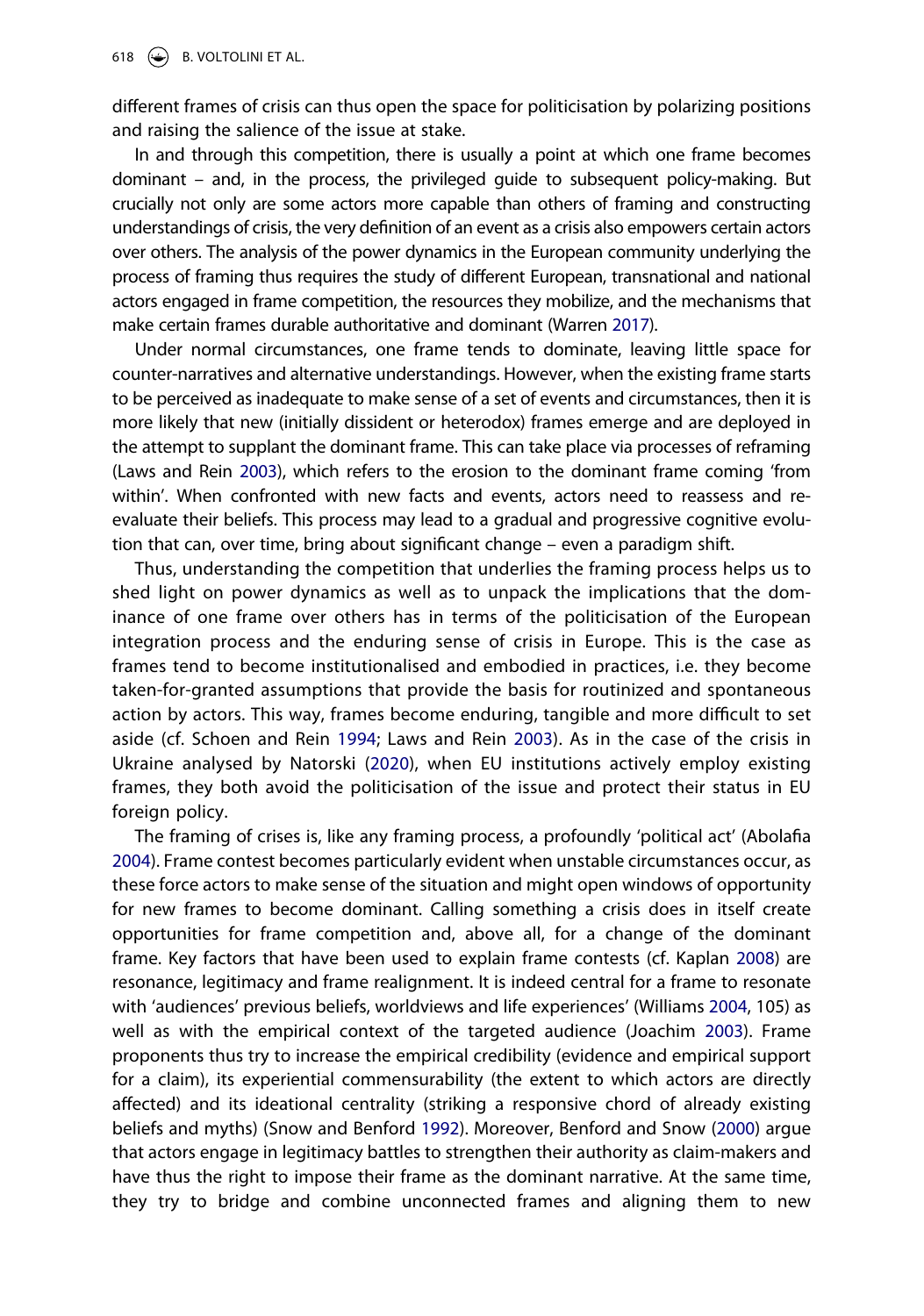<span id="page-11-1"></span>circumstances (Snow et al. [1986\)](#page-16-14). In so doing, actors attempt at mobilising other stakeholders and building coalitions to impose around certain frames.

<span id="page-11-2"></span>The presence of a dominant frame is evident in Ganesh's and Froio's ([2020](#page-14-4)) article. The authors convincingly argue that the cultural lens overtakes all other possible readings and becomes the umbrella term for understanding all crises (a meta-frame in effect). For farright leaders and activists, this encompassing frame explains all the problems Europe is facing today and provides a straightforward policy answer. Here the emotional chord that this frame strikes has thus mobilizing potential. Similarly, Moreira Ramalho ([2020](#page-15-5)) demonstrates that the Troika managed to impose its reading based on moral hazard and austerity to legitimise and justify its policies at the European level. The fragmentation highlighted by Zamponi and Bosi [\(2016\)](#page-16-15) in the public discourse on the crisis across European countries is possibly the reason why alternative narratives did not manage to challenge the Troika's frame to a significant degree. As Kutter ([2020](#page-15-4)) suggests, there was a counter-narrative of a social and political crisis due to EU austerity policies, with debt cancellation and joint stimulus programmes as solutions. Yet, these attempts at politicisation were countered by the depoliticisation strategies mobilised by supporters of the dominant frame, who co-opted and tied the idea of growth to supply-side policies, such as deregulation. In a similar way, as Coutto ([2020](#page-14-3)) shows, Brexit becomes a master frame for Brexiteers – a focus for any and all opposition, of whatever kind, to the process and perceived consequences of European integration.

In the case of migration, Hadj-Abdou ([2020](#page-14-2)) shows that the dominant narrative at the European and American governmental level legitimises a pre-crisis policy of deterrence of migratory flows. While consensus on the role of pull and push factors in determining the migration crisis of 2015 is widespread among governmental actors, civil society holds opposing views, as Castelli and Zamponi ([2020](#page-14-1)) demonstrate. The polarization and mobilization take place at the street level, where a similar frame of the crisis (policy inadequacy) gives rise to different forms of direct activism from social movements. The dominant frame at the institutional level is hence challenged in the citizens' arena.

In the foreign policy domain, Ikani ([2020](#page-15-7)) shows how crises can challenge existing institutional frames and arrangements, as issues gain salience and become contested. Yet, whether new crisis frames manage to replace old narratives is mediated and shaped by historical institutional arrangements which affect the actors' efforts to negotiate changes. In the case of the ENP, new frames floated as a consequence of the Arab uprisings and the Ukrainian crisis, but their success at supplanting entrenched policies was strongly constrained by the institutional context. In contrast, Voltolini ([2020](#page-16-2)) discusses the emergence of frames proposed by non-state actors to challenge existing EU policies and countermoves by alternative coalitions of actors to induce further change. While some frames might be better able to shape EU policies because of the inherent features of the narrative proposed (empirical credibility), there are continuous attempts at weakening this dominance by proposing alternative readings that strike emotional chords.

## **Conclusions**

<span id="page-11-0"></span>What is clear is that the process of European integration is more challenged and contested today than it has ever been. Europe faces and, above all, is seen to face a series of challenges of an almost existential kind (see also Hay [2020\)](#page-14-23). That condition, seen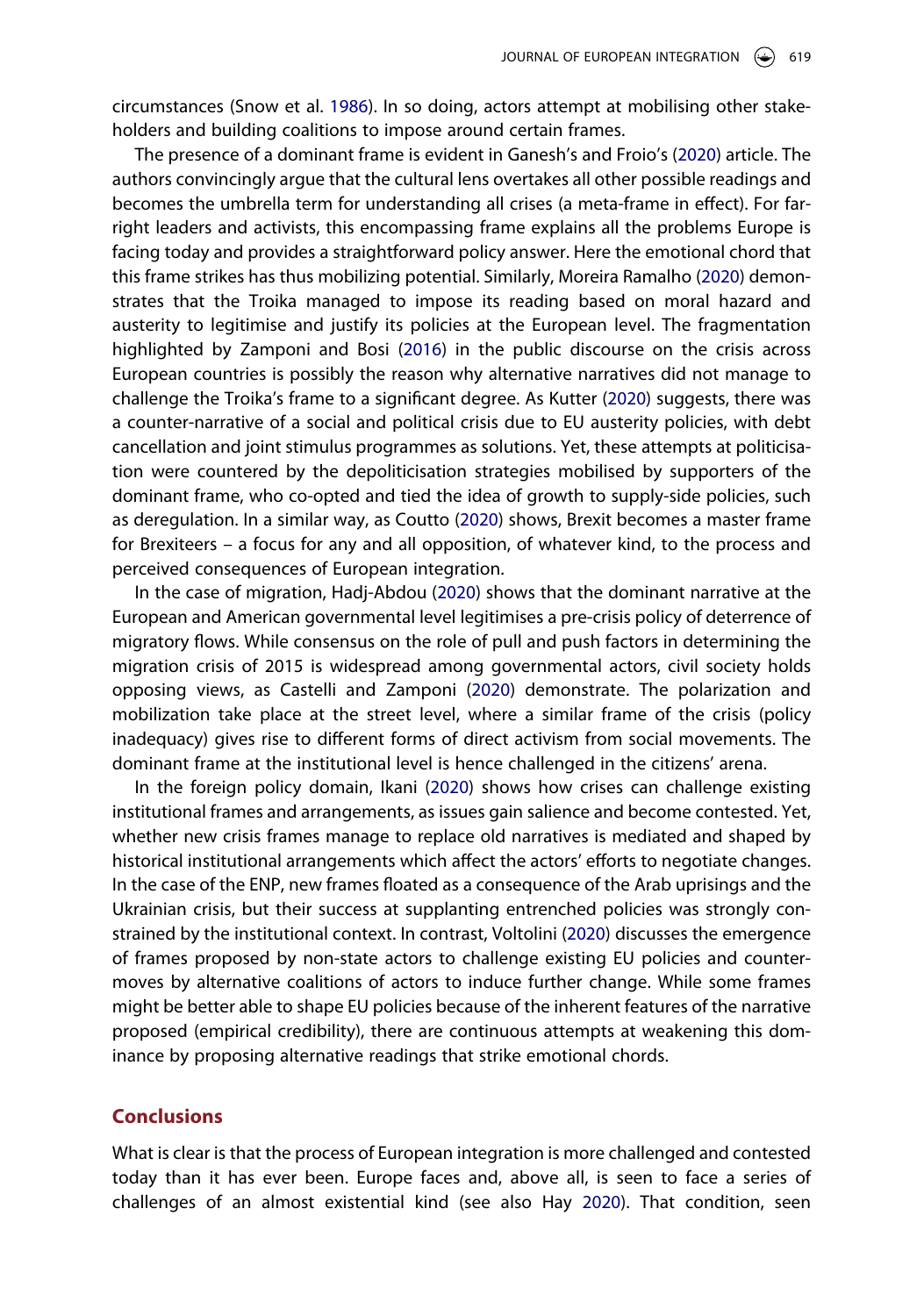collectively, represents – or might be seen to represent – a crisis of European integration and of the conception of European identity that has evolved to sustain it over several decades. Whether Europe and European institutions will survive that challenge remains an open empirical question. But what is clear, as the various contributions to this special issue show, is that the framing and re-framing of crises – and of the European crisis itself – will be crucial to that.

But it is important to remember that crises involve a double framing. The first level of framing involves the identification of a situation as one of the crisis in the first place. This already achieves a certain politicisation – for it raises the political stakes of the moment in question, elevating it from the normal 'failure' to exceptional 'crisis'. Crises require different and exceptional interventions for their resolution and the stakes of such political interventions are very high indeed, challenging as they do potentially all prevailing relevant orthodoxies.

But crises also involve a second level of framing. This relates not to the existence of the crisis, but to the nature and character of the crisis – *of what is this a crisis*? This, too, is crucial. A crisis of debt is not a crisis of growth (Hay [2013\)](#page-14-22), and whilst the global crash of 2008 and the Eurozone crisis to which it led might credibly be seen in either terms, it is clear that austerity is an appropriate response to a crisis of debt but a very far from appropriate response to a crisis of growth. Framing a crisis as a crisis of X or Y is, then, a far from an innocent and apolitical choice. It, too, is integral to the politics of crisis definition. For is it only by coming to see a situation as both a crisis and a crisis of a particular kind that we come to see the strategies and responses appropriate to its resolution. Change our identification or framing of the crisis and we change fundamentally the nature of the response required to address it.

That brings us to a final issue. The sub-title of this special issue contains within it a paradox of a deliberate kind. For crises, understood in and through the ancient (Greek) etymology of the term, are moments of decisive intervention – and, as such, they cannot be permanent (Hay [1999\)](#page-14-14). They represent, in effect, a quickening of the pace and the pulse of political time; a moment in which the old gives way to the new through an intervention of a decisive and, in this case, institution- and identity-shaping kind.

Europe today faces such a moment. Its seemingly permanent crisis cannot endure indefinitely. To return again to the Greek etymology of the term and the analogy of medical practice with which it has come intimately to be associated, the moment of crisis is the moment in the life course of the patient in which the doctor's decisive intervention would determine whether the patient would live or die.

Yet there is one key difference between this venerable ancient medical analogy and Europe's present political predicament. It is that political crises, as we have argued, are manufactured and narrated. As such, the patient has at least a hand in whether she lives or dies. It remains to be seen whether the European patient will choose to conjure the collectively decisive intervention required to bring about her recovery or whether her condition will, indeed, prove terminal.

## **Acknowledgments**

The authors would like to thank the anonymous reviewers for their helpful comments on an earlier version of this manuscript. Benedetta Voltolini would also like to thank the Centre d'études européennes et politique comparée of Sciences Po for the support in the organization of the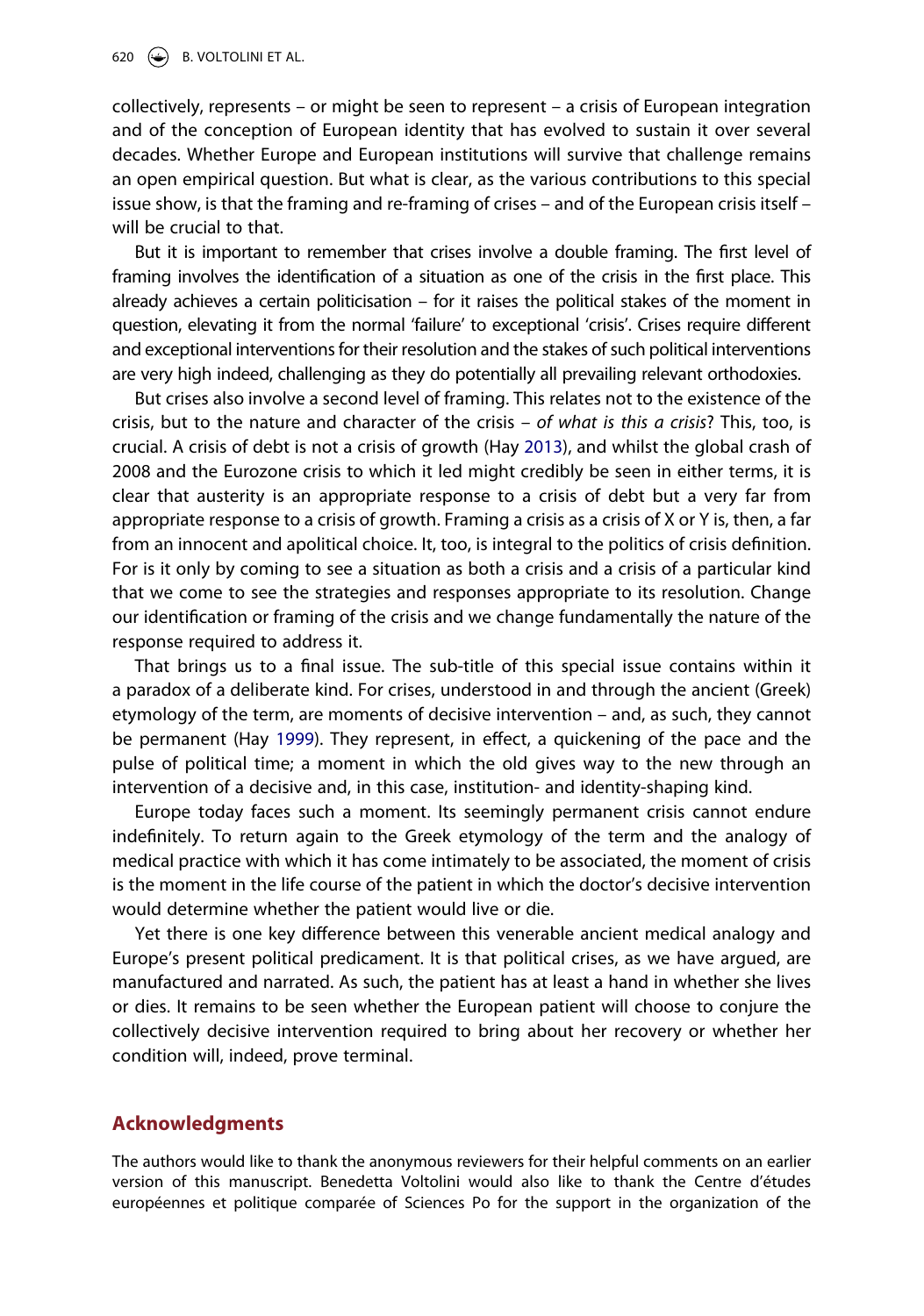workshop 'The framing of crisis in Europe' in December 2017, organised within the framework of the Marie Skłodowska-Curie grant agreement No. 657949.

#### **Disclosure statement**

No potential conflict of interest was reported by the authors.

#### **Funding**

This work was supported by the European Union's Horizon 2020 research and innovation programme under the Marie Skłodowska-Curie grant agreement [No. 657949].

#### **ORCID**

Benedetta Voltolini **b** http://orcid.org/0000-0002-4212-5528 Michal Natorski **http://orcid.org/0000-0002-2736-1709** Colin Hay http://orcid.org/0000-0001-6327-6547

#### **References**

- <span id="page-13-11"></span>Abolafia, M. Y. [2004.](#page-10-0) "Framing Moves: Interpretive Politics at the Federal Reserve." *Journal of Public Administration Research and Theory* 14 (3): 349–370. doi:[10.1093/jopart/muh023.](https://doi.org/10.1093/jopart/muh023)
- <span id="page-13-3"></span>Baglioni, S., and A. Hurrelmann. [2015.](#page-5-0) "The Eurozone Crisis and Citizen Engagement in EU Affairs." *West European Politics* 39 (1): 104–124. doi:[10.1080/01402382.2015.1081507](https://doi.org/10.1080/01402382.2015.1081507).
- <span id="page-13-4"></span>Bardwell, L. V. [1991](#page-6-0). "Problem-Framing: A Perspective on Environmental Problem-Solving." *Environmental Management* 15 (5): 603–612. doi:[10.1007/BF02589620.](https://doi.org/10.1007/BF02589620)
- <span id="page-13-12"></span>Benford, R. D., and D. A. Snow. [2000.](#page-10-1) "Framing Processes and Social Movements: An Overview and Assessment." *Annual Review of Sociology* 26: 611–639. doi:[10.1146/annurev.soc.26.1.611](https://doi.org/10.1146/annurev.soc.26.1.611).
- <span id="page-13-1"></span>Biermann, F., N. Guérin, S. Jagdhuber, B. Rittberger, and M. Weiss. [2017](#page-3-0). "Political (Non-)reform in the Euro Crisis and the Refugee Crisis: A Liberal Intergovernmentalist Explanation." *Journal of European Public Policy* 26 (2): 246–266. doi:[10.1080/13501763.2017.1408670](https://doi.org/10.1080/13501763.2017.1408670).
- <span id="page-13-9"></span>Blyth, M. [2007.](#page-8-0) "Powering, Puzzling, or Persuading? The Mechanisms of Building Institutional Orders." *International Studies Quarterly* 51 (4): 761–777. doi:[10.1111/j.1468-2478.2007.00475.x.](https://doi.org/10.1111/j.1468-2478.2007.00475.x)
- <span id="page-13-7"></span>Boin, A., M. Ekengren, and M. Rhinard. [2013](#page-7-0). *The European Union as Crisis Manager. Patterns and Prospects*. Cambridge: Cambridge University Press.
- <span id="page-13-6"></span>Boin, A., P. T. Hart, and A. McConnell. [2009.](#page-7-1) "Crisis Exploitation: Political and Policy Impacts of Framing Contests." *Journal of European Public Policy* 16 (1): 81–106. doi:[10.1080/](https://doi.org/10.1080/13501760802453221) [13501760802453221](https://doi.org/10.1080/13501760802453221).
- <span id="page-13-8"></span>Boin, A., S. Bengt, and E. Stern. [2005.](#page-7-2) *The Politics of Crisis Management: Public Leadership under Pressure*. Cambridge/New York: Cambridge University Press.
- <span id="page-13-2"></span>Börzel, T. A., and T. Risse. [2018.](#page-3-1) "From the Euro to the Schengen Crises: European Integration Theories, Politicization, and Identity Politics." *Journal of European Public Policy* 25 (1): 83–108. doi:[10.1080/13501763.2017.1310281](https://doi.org/10.1080/13501763.2017.1310281).
- <span id="page-13-10"></span>Brändström, A., and S. Kuipers. [2003](#page-9-0). "From "Normal Incidents" to Political Crises: Understanding the Selective Politicization of Policy Failures1ʹ." *Government and Opposition* 38 (3): 279–305. doi:[10.1111/1477-7053.t01-1-00016.](https://doi.org/10.1111/1477-7053.t01-1-00016)

<span id="page-13-5"></span>Brecher, M. [2008](#page-7-3). *International Political Earthquakes*. Ann Arbor: University of Michigan Press.

<span id="page-13-0"></span>Burns, C., J. Clifton, and L. Quaglia. [2017.](#page-3-0) "Explaining Policy Change in the EU: Financial Reform after the Crisis." *Journal of European Public Policy* 25 (5): 728–746. doi:[10.1080/](https://doi.org/10.1080/13501763.2017.1301535) [13501763.2017.1301535](https://doi.org/10.1080/13501763.2017.1301535).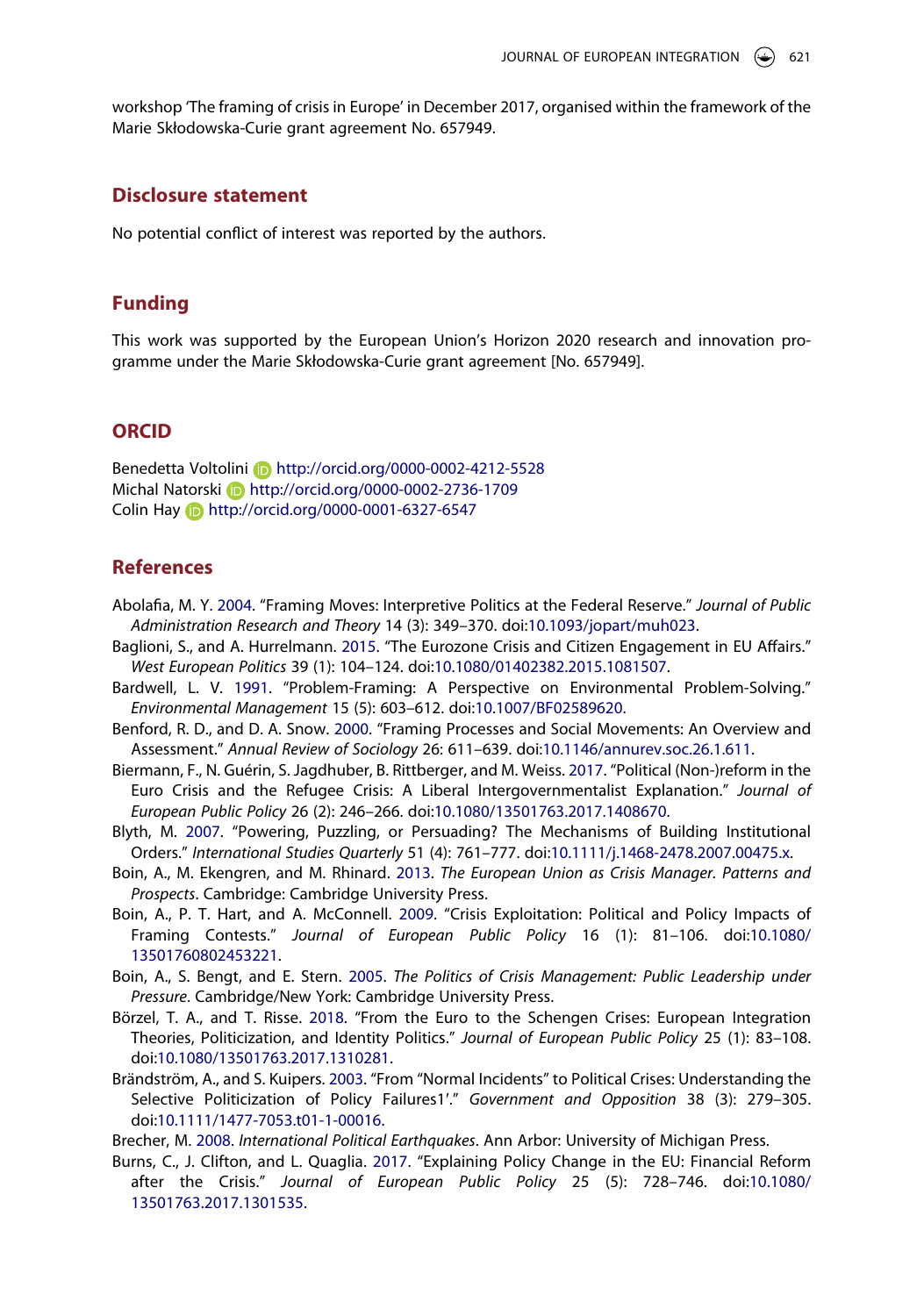622  $\left(\frac{1}{2}\right)$  B. VOLTOLINI ET AL.

- <span id="page-14-1"></span>Castelli, P., and L. Zamponi. [2020](#page-2-0). "Politicizing Support and Opposition to Migration in France: The EU Asylum Policy Crisis and Direct Social Activism." *Journal of European Integration* 42 (5): 625–641.
- <span id="page-14-3"></span>Coutto, T. [2020](#page-2-1). "Half-full or Half-empty? Framing of UK-EU Relations during the Brexit Referendum Campaign." *Journal of European Integration* 42 (5): 695–713.
- <span id="page-14-21"></span>Davis Cross, M. K. [2017.](#page-7-0) *The Politics of Crisis in Europe*. Cambridge/New York: Cambridge University Press.
- <span id="page-14-10"></span>de Wilde, P. [2011](#page-4-0). "Polity for Old Politics? A Framework for Analyzing the Politicization of European Integration.'." *Journal of European Integration* 33 (5): 559–575. doi:[10.1080/07036337.2010.546849](https://doi.org/10.1080/07036337.2010.546849).
- <span id="page-14-11"></span>de Wilde, P., A. Leupold, and H. Schmidtke. [2016.](#page-4-1) "Introduction: the differentiated politicisation of European governance". *West European Politics* 39(1): 3–22. doi:[10.1080/01402382.2015.1081505](https://doi.org/10.1080/01402382.2015.1081505)
- <span id="page-14-12"></span>de Wilde, P., and M. Zürn. [2012.](#page-4-2) "Can the Politicization of European Integration Be Reversed?" *Journal of Common Market Studies* 50 (S1): 137–153. doi:10.1080/01402382.2016.1184415.
- <span id="page-14-15"></span>Entman, R. M. [1993.](#page-6-1) "Framing: Toward Clarification of a Fractured Paradigm." *Journal of Communication* 43 (4): 51–58. doi:[10.1111/j.1460-2466.1993.tb01304.x](https://doi.org/10.1111/j.1460-2466.1993.tb01304.x).
- <span id="page-14-4"></span>Ganesh, B., and C. Froio. [2020](#page-2-1). "A "Europe Des Nations": Far Right Imaginative Geographies and the Politicization of Cultural Crisis on Twitter in Western Europe." *Journal of European Integration* 42 (5): 715–732.
- <span id="page-14-9"></span>Grande, E., and S. Hutter. [2016](#page-4-3). "Introduction. European Integration and the Challenge of Politicisation." In *Politicising Europe: Integration and Mass Politics*, edited by S. Hutter, E. Grande, and H. Kriesi, 3–31. London/New York: Cambridge University Press.
- <span id="page-14-17"></span>Gusfield, J. R. [1981.](#page-6-2) *The Culture of Public Problems. Drinking-Driving and the Symbolic Order*. Chicago and London: University of Chicago Press.
- <span id="page-14-2"></span>Hadj-Abdou, L. [2020](#page-2-0). "Push or Pull'? Framing Immigration in Times of Crisis in the European Union and the United States." *Journal of European Integration* 42 (5): 695–713.
- <span id="page-14-20"></span>Hart, P. T. [1993](#page-7-4). "Symbols, Rituals and Power: The Lost Dimensions of Crisis Management." *Journal of Contingencies and Crisis Management* 1 (1): 36–50. doi:[10.1111/j.1468-5973.1993.tb00005.x](https://doi.org/10.1111/j.1468-5973.1993.tb00005.x).
- <span id="page-14-18"></span>Hay, C. [1996](#page-6-3). "Narrating Crisis: The Discursive Construction of the "Winter of Discontent"." *Sociology*  30 (2): 53–77. doi:[10.1177/0038038596030002004.](https://doi.org/10.1177/0038038596030002004)
- <span id="page-14-14"></span>Hay, C. [1999](#page-5-1). "Crisis and the Structural Transformation of the State: Interrogating the Process of Change." *British Journal of Politics and International Relations* 1 (3): 317–344. doi:[10.1111/1467-](https://doi.org/10.1111/1467-856X.00018) [856X.00018.](https://doi.org/10.1111/1467-856X.00018)
- <span id="page-14-7"></span>Hay, C. [2007.](#page-4-4) *Why We Hate Politics*. Cambridge: Polity Press.
- <span id="page-14-22"></span>Hay, C. [2013.](#page-8-1) *The Failure of Anglo-Liberal Capitalism*. Basingstoke: Palgrave Macmillan.
- <span id="page-14-8"></span>Hay, C. [2014](#page-4-4). "Depoliticisation as Process, Governance as Practice: What Did the 'First Wave' Get Wrong and Do We Need a 'Second Wave' to Put It Right?" *Policy & Politics* 42 (2): 293–311. doi:[10.1332/030557314X13959960668217.](https://doi.org/10.1332/030557314X13959960668217)
- <span id="page-14-19"></span>Hay, C. [2016](#page-6-4). "Good in a Crisis: The Ontological Institutionalism of Social Constructivism." *New Political Economy* 21 (6): 520–535. doi:[10.1080/13563467.2016.1158800.](https://doi.org/10.1080/13563467.2016.1158800)
- <span id="page-14-23"></span>Hay, C. [2020.](#page-11-0) "Brexistential Angst and the Paradoxes of Populism: On the Contingency, Predictability and Intelligibility of Seismic Shifts." *Political Studies* 68 (1): 187–206. doi:[10.1177/](https://doi.org/10.1177/0032321719836356) [0032321719836356.](https://doi.org/10.1177/0032321719836356)
- <span id="page-14-5"></span>Höing, O., and T. Kunstein. [2019](#page-3-0). "Political Science and the Eurozone Crisis. A Review of Scientific Journal Articles 2004-15." *JCMS: Journal of Common Market Studies* 57 (2): 298–316.
- <span id="page-14-0"></span>Hooghe, L., and G. Marks. [2009](#page-1-3). "A Postfunctionalist Theory of European Integration: From Permissive Consensus to Constraining Dissensus." *British Journal of Political Science* 39 (1): 1–23. doi:[10.1017/S0007123408000409.](https://doi.org/10.1017/S0007123408000409)
- <span id="page-14-6"></span>Hooghe, L., and G. Marks. [2019](#page-3-2). "Grand Theories of European Integration in the Twenty-first Century." *Journal of European Public Policy* 26:8, 1113-1133.
- <span id="page-14-16"></span>Huber, G. P. [1991](#page-6-0). "Organizational Learning: The Contributing Processes and the Literatures." *Organization Science* 2 (1): 88–115. doi:[10.1287/orsc.2.1.88](https://doi.org/10.1287/orsc.2.1.88).
- <span id="page-14-13"></span>Hurrelmann, A., A. Gora, and A. Wagner. [2013](#page-4-5). "The Politicization of European Integration: More than an Elite Affair?" *Political Studies* 63 (1): 43–59. doi:[10.1111/1467-9248.12090](https://doi.org/10.1111/1467-9248.12090).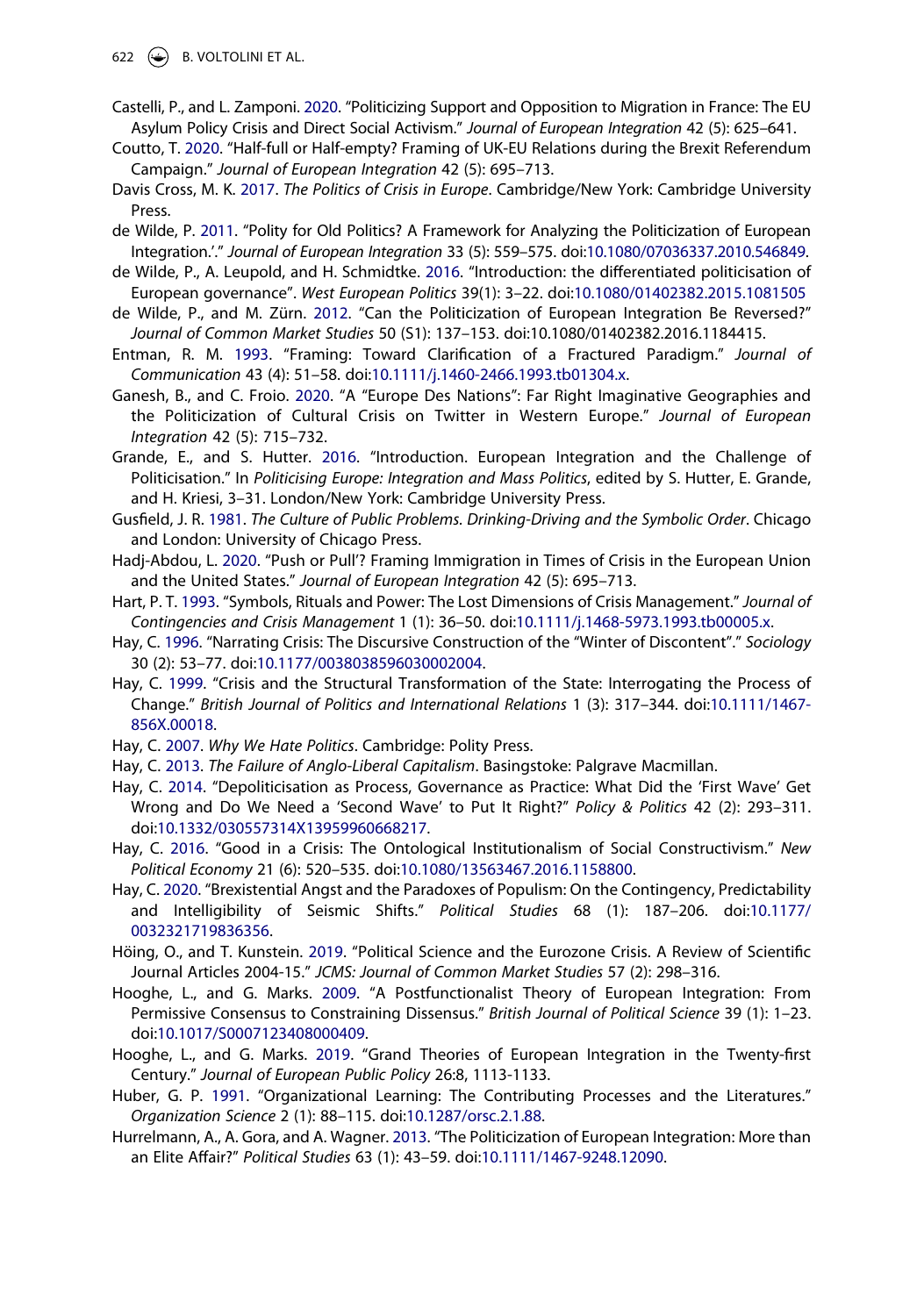- <span id="page-15-11"></span>Hutter, S., and A. Kerscher. [2014.](#page-4-1) "Politicizing Europe in Hard Times: Conflicts over Europe in France in a Long-term Perspective, 1974–2012." *Journal of European Integration* 36 (3): 267–282. doi:[10.1080/07036337.2014.885752](https://doi.org/10.1080/07036337.2014.885752).
- <span id="page-15-2"></span>Hutter, S., E. Grande, and H. Kriesi, eds. [2016](#page-2-2). *Politicising Europe. Integration and Mass Politics*. London/New York: Cambridge University Press.
- <span id="page-15-3"></span>Hutter, S., and H. Kriesi. [2019](#page-2-3). "Politicizing Europe in Times of Crisis." *Journal of European Public Policy*  26 (7): 996–1017. doi:[10.1080/13501763.2019.1619801](https://doi.org/10.1080/13501763.2019.1619801).
- <span id="page-15-7"></span>Ikani, N. [2020](#page-2-4). "European Foreign Policy in Times of Crisis: A Political Development Lens." *Journal of European Integration* 42 (5): 715–732.
- <span id="page-15-17"></span>Jessop, B. [2015.](#page-7-5) "Crises, Crisis-management and State Restructuring: What Future for the State?" *Policy and Politics* 43 (4): 475–492. doi:[10.1332/030557314X14156337971988.](https://doi.org/10.1332/030557314X14156337971988)
- <span id="page-15-23"></span>Joachim, J. [2003.](#page-10-2) "Framing Issues and Seizing Opportunities: The UN, NGOs, and Women's Rights." *International Studies Quarterly* 47: 247–274. doi:[10.1111/1468-2478.4702005.](https://doi.org/10.1111/1468-2478.4702005)
- <span id="page-15-22"></span>Kaplan, S. [2008](#page-10-3). "Framing Contests: Strategy Making under Uncertainty." *Organization Science* 19 (5): 729–752. doi:[10.1287/orsc.1070.0340](https://doi.org/10.1287/orsc.1070.0340).
- <span id="page-15-8"></span>Kratochvíl, P., and Z. Sychra. [2019.](#page-3-0) "The End of Democracy in the EU? The Eurozone Crisis and the EU's Democratic Deficit." *Journal of European Integration* 41 (2): 169–185. doi:[10.1080/](https://doi.org/10.1080/07036337.2019.1569001) [07036337.2019.1569001](https://doi.org/10.1080/07036337.2019.1569001).
- <span id="page-15-14"></span>Kriesi, H. [2016.](#page-5-2) "The Politicization of European Integration." *JCMS: Journal of Common Market Studies*54 (Annual Review): 32-47.
- <span id="page-15-4"></span>Kutter, A. [2020.](#page-2-0) "The Construction of the Eurozone Crisis: Re- and Depoliticising European Economic Integration." *Journal of European Integration* 42 (5): 659–676.
- <span id="page-15-20"></span>Laffan, B. [2014](#page-8-2). "Framing the Crisis, Defining the Problems." *Perspectives on European Politics and Society* 15 (3): 266–280. doi:[10.1080/15705854.2014.912395](https://doi.org/10.1080/15705854.2014.912395).
- <span id="page-15-21"></span>Laws, D., and M. Rein. [2003](#page-10-4). "Reframing Practice." In *Deliberative Policy Analysis. Understanding Governance in the Network Society*, edited by M. Hajer and H. Wagenaar, 172–206. Cambridge: Cambridge University Press.
- <span id="page-15-15"></span>Leupold, A. [2016.](#page-5-3) "A Structural Approach to Politicisation in the Euro Crisis." *West European Politics*  39 (1): 84–103. doi:[10.1080/01402382.2015.1081510.](https://doi.org/10.1080/01402382.2015.1081510)
- <span id="page-15-12"></span>Maricut-Akbik, A. [2018](#page-4-6). "EU Politicization beyond the Euro Crisis: Immigration Crises and the Politicization of Free Movement of People." *Comparative European Politics*. doi:[10.1057/s41295-](https://doi.org/10.1057/s41295-018-0113-6) [018-0113-6](https://doi.org/10.1057/s41295-018-0113-6).
- <span id="page-15-18"></span>Moffitt, B. [2016](#page-8-3). *The Global Rise of Populism: Performance, Political Style, and Representation*. Stanford: Stanford University Press.
- <span id="page-15-5"></span>Moreira Ramalho, T. [2020.](#page-2-0) "The 'Troika' in Its Own Words: Responding to the Politicisation of the Southern European Crises." *Journal of European Integration* 42 (5): 677–693.
- <span id="page-15-6"></span>Natorski, M. [2020](#page-2-4). "United We Stand in Metaphors: EU Authority and Incomplete Politicisation of the Crisis in Ukraine." *Journal of European Integration* 42 (5): 733–749.
- <span id="page-15-0"></span>Rauh, C. [2018](#page-2-5). "EU Politicization and Policy Initiatives of the European Commission: The Case of Consumer Policy." *Journal of European Public Policy* 26 (3): 344–365. doi:[10.1080/](https://doi.org/10.1080/13501763.2018.1453528) [13501763.2018.1453528](https://doi.org/10.1080/13501763.2018.1453528).
- <span id="page-15-1"></span>Rauh, C., and M. Zürn. [2016](#page-2-5). "Die Politisierung der Europäischen Union als Chance nutzen." *integration* 39 (1): 3–14. doi:[10.5771/0720-5120-2016-1-3.](https://doi.org/10.5771/0720-5120-2016-1-3)
- <span id="page-15-19"></span>Roitman, J. [2013](#page-8-4). *Anti-Crisis*. Durham. NC: Duke University Press.
- <span id="page-15-9"></span>Saurugger, S. [2016.](#page-3-1) "Politicisation and Integration through Law: Whither Integration Theory?" *West European Politics* 39 (5): 933–952. doi:[10.1080/01402382.2016.1184415.](https://doi.org/10.1080/01402382.2016.1184415)
- <span id="page-15-16"></span>Schimmelfennig, F. [2018a](#page-7-6). "European Integration (Theory) in Times of Crisis. A Comparison of the Euro and Schengen Crises." *Journal of European Public Policy* 25 (7): 969–989. doi:[10.1080/](https://doi.org/10.1080/13501763.2017.1421252) [13501763.2017.1421252](https://doi.org/10.1080/13501763.2017.1421252).
- <span id="page-15-10"></span>Schimmelfennig, F. [2018b](#page-3-1). "Liberal Intergovernmentalism and the Crises of the European Union." *JCMS: Journal of Common Market Studies* 56 (7): 1578–1594.
- <span id="page-15-13"></span>Schimmelfennig, F., D. Leuffen, and B. Rittberger. [2015.](#page-4-7) "The European Union as a System of Differentiated Integration: Interdependence, Politicization and Differentiation." *Journal of European Public Policy* 22 (6): 764–782. doi:[10.1080/13501763.2015.1020835](https://doi.org/10.1080/13501763.2015.1020835).